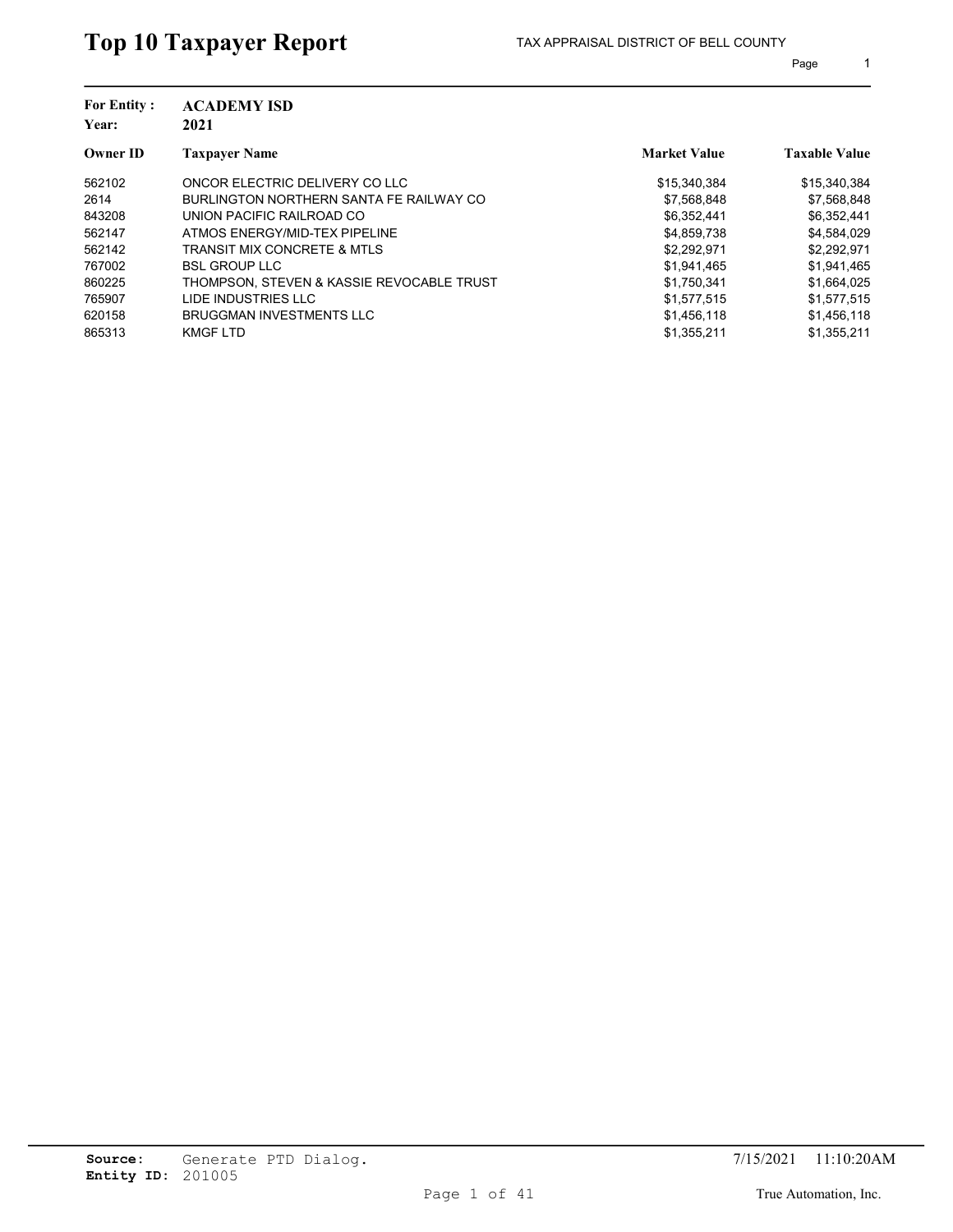| <b>For Entity:</b><br>Year: | <b>BARTLETT ISD</b><br>2021     |                     |                      |
|-----------------------------|---------------------------------|---------------------|----------------------|
| Owner ID                    | <b>Taxpayer Name</b>            | <b>Market Value</b> | <b>Taxable Value</b> |
| 843208                      | UNION PACIFIC RAILROAD CO       | \$2,567,558         | \$2,567,558          |
| 562102                      | ONCOR ELECTRIC DELIVERY CO LLC  | \$2,329,840         | \$2,329,840          |
| 3670                        | SCHWERTNER FARMS INC            | \$13.062.302        | \$1.190.224          |
| 562147                      | ATMOS ENERGY/MID-TEX PIPELINE   | \$1,282,722         | \$1,178,471          |
| 875905                      | MARTINKA, PHILLIP JAMES ETAL    | \$1,148,680         | \$1,148,680          |
| 562024                      | BARTLETT ELECTRIC COOP INC      | \$1.135.712         | \$1,135,712          |
| 88612                       | WILL O BELL INC                 | \$1,784,485         | \$1,082,609          |
| 832377                      | COLLINS, RALPH J JR ETUX LISA S | \$1.316.941         | \$862.950            |
| 761567                      | SHIPLETT, HOWARD W              | \$1,636,238         | \$753,622            |
| 562146                      | ATMOS ENERGY/MID-TEX DISTRIBUT  | \$733,824           | \$733.824            |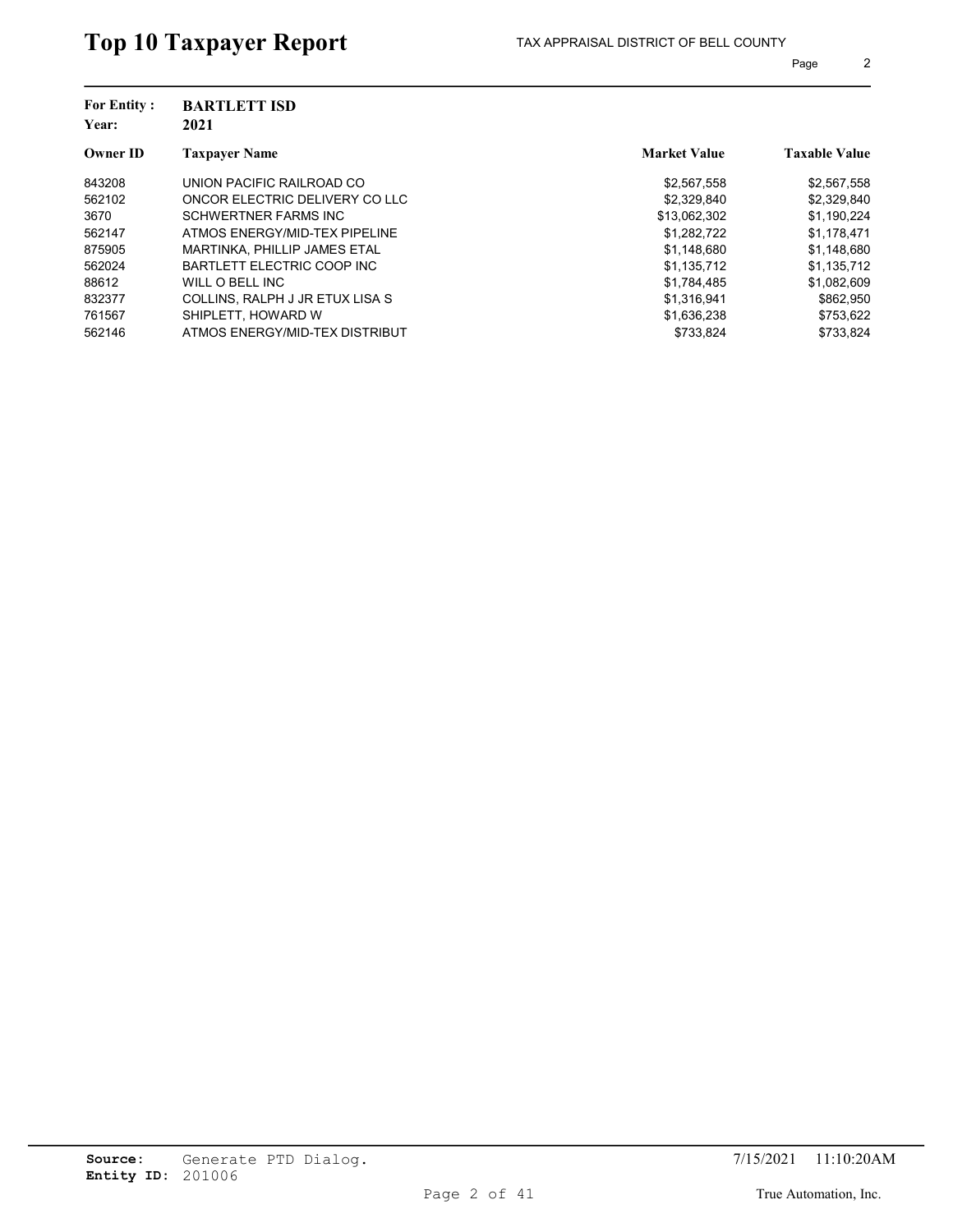| <b>For Entity:</b><br>Year: | <b>BELL COUNTY</b><br>2021              |                     |                      |
|-----------------------------|-----------------------------------------|---------------------|----------------------|
| <b>Owner ID</b>             | <b>Taxpaver Name</b>                    | <b>Market Value</b> | <b>Taxable Value</b> |
| 562102                      | ONCOR ELECTRIC DELIVERY CO LLC          | \$351.770.286       | \$351,770,286        |
| 164158                      | WAL-MART REAL ESTATE BUSINESS TRUST     | \$126,427,604       | \$126,427,604        |
| 738022                      | <b>HE BUTT GROCERY</b>                  | \$124,044.593       | \$124,044.593        |
| 92523                       | MCLANE COMPANY INC                      | \$115,391,348       | \$113,243,359        |
| 765911                      | PANDA TEMPLE POWER II. LLC              | \$269,534,259       | \$100,203,579        |
| 845958                      | TEMPLE GENERATION I. LLC                | \$227.966.447       | \$93,305,897         |
| 874567                      | WILSONART LLC                           | \$90.093.261        | \$89,077,050         |
| 2614                        | BURLINGTON NORTHERN SANTA FE RAILWAY CO | \$88.772.082        | \$88.772.082         |
| 765908                      | REYNOLDS CONSUMER PRODUCTS INC.         | \$70,437,910        | \$68,182,488         |
| 870556                      | DRP MARKET HEIGHTS PROPERTY OWNER LLC   | \$63,408,942        | \$63.408.942         |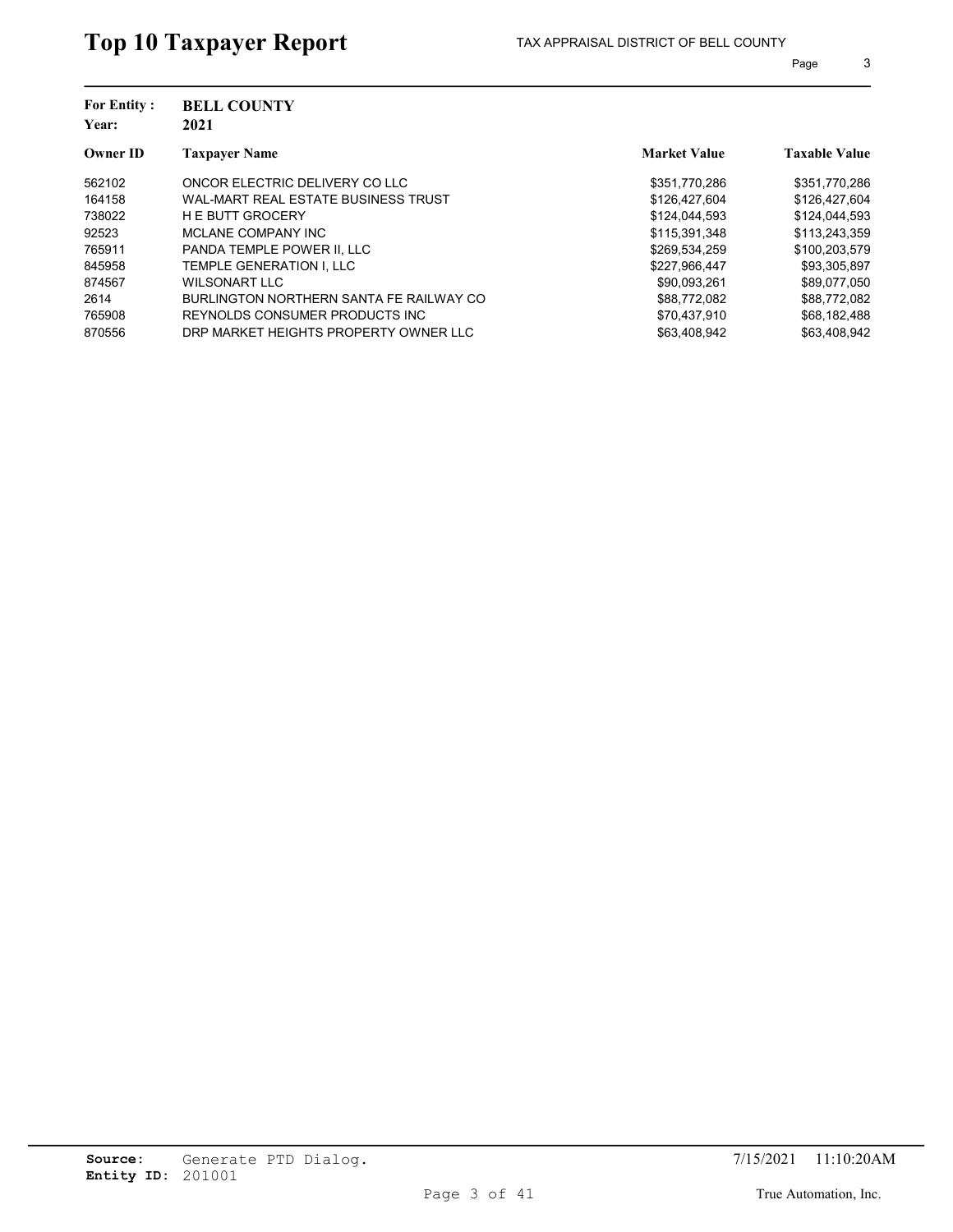| <b>BELL COUNTY ESD #1</b>               |                     |                      |
|-----------------------------------------|---------------------|----------------------|
| <b>Taxpayer Name</b>                    | <b>Market Value</b> | <b>Taxable Value</b> |
| ONCOR ELECTRIC DELIVERY CO LLC          | \$29,563,349        | \$29,563,349         |
| 1670 PROPERTIES LLC                     | \$4,991,945         | \$4,991,945          |
| JYKM TEXAS TRAVEL CENTER LLC            | \$4,824,777         | \$4,824,777          |
| SALADO OPERATIONS, LLC                  | \$3,567,703         | \$3,567,703          |
| <b>RAS INVESTMENTS LLC</b>              | \$3,439,225         | \$3,439,225          |
| SALADO HOSPITALITY INVESTMENTS LLC ETAL | \$3,100,000         | \$3,100,000          |
| <b>4C RENTALS LLC</b>                   | \$3,000,402         | \$3,000,402          |
| STAGECOACH 1943 LP                      | \$2.652.789         | \$2,652,789          |
| LAW. SCOTT V ETUX JESSICA D             | \$2,532,158         | \$2,532,158          |
| MCCC LLC                                | \$2.466.521         | \$2.466.521          |
|                                         | 2021                |                      |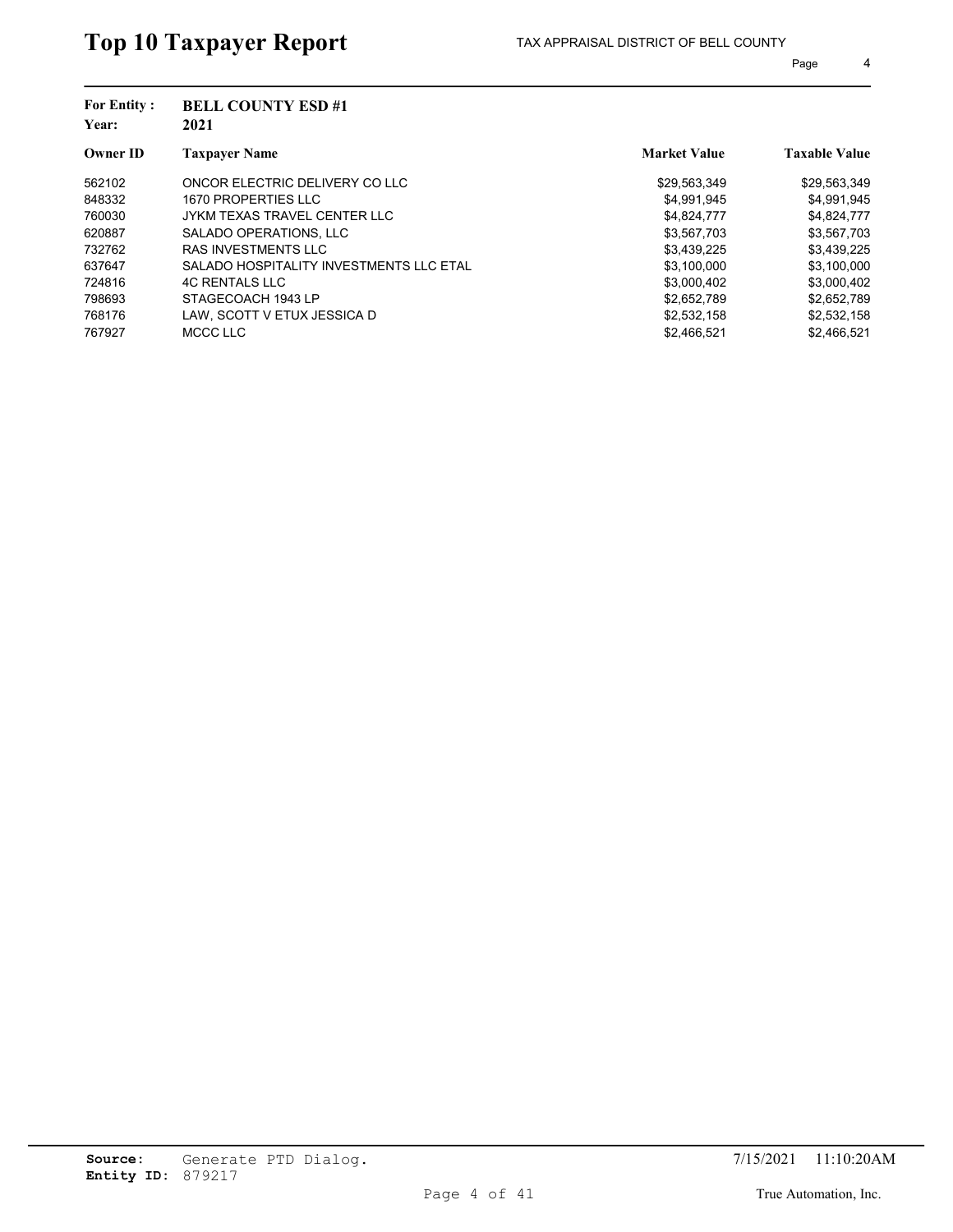| <b>For Entity:</b><br>Year: | <b>BELL COUNTY ROAD</b><br>2021         |                     |                      |  |
|-----------------------------|-----------------------------------------|---------------------|----------------------|--|
| <b>Owner ID</b>             | <b>Taxpayer Name</b>                    | <b>Market Value</b> | <b>Taxable Value</b> |  |
| 562102                      | ONCOR ELECTRIC DELIVERY CO LLC          | \$351,770,286       | \$351,770,286        |  |
| 765911                      | PANDA TEMPLE POWER II. LLC              | \$269,534,259       | \$222,461,759        |  |
| 845958                      | TEMPLE GENERATION I. LLC                | \$227.966.447       | \$186,465,347        |  |
| 164158                      | WAL-MART REAL ESTATE BUSINESS TRUST     | \$126,427,604       | \$126,427,604        |  |
| 738022                      | <b>H E BUTT GROCERY</b>                 | \$124,044,593       | \$124,044,593        |  |
| 92523                       | MCLANE COMPANY INC                      | \$115,391,348       | \$113,243,359        |  |
| 874567                      | WILSONART LLC                           | \$90.093.261        | \$89.077.050         |  |
| 2614                        | BURLINGTON NORTHERN SANTA FE RAILWAY CO | \$88.772.082        | \$88.772.082         |  |
| 765908                      | REYNOLDS CONSUMER PRODUCTS INC.         | \$70.437.910        | \$68,182,488         |  |
| 870556                      | DRP MARKET HEIGHTS PROPERTY OWNER LLC   | \$63.408.942        | \$63.408.942         |  |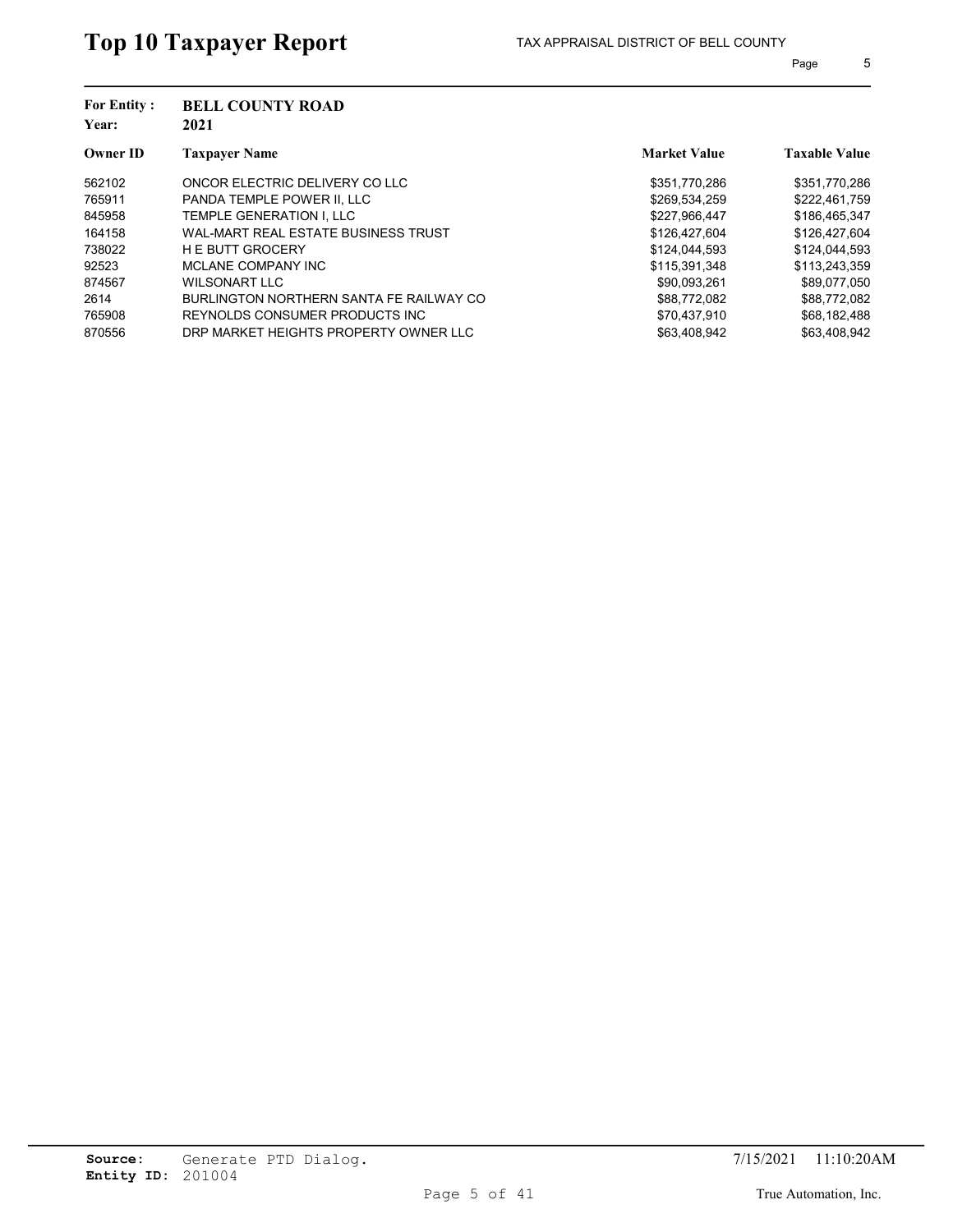| <b>BELL COUNTY WCID#3</b><br>2021 |                     |                      |
|-----------------------------------|---------------------|----------------------|
| <b>Taxpayer Name</b>              | <b>Market Value</b> | <b>Taxable Value</b> |
| FOXWORTH-GALBRAITH LUMBER COMPANY | \$4.961.818         | \$4,961,818          |
| TX NOLANVILLE APARTMENTS LTD CO   | \$1,863,847         | \$1,863,847          |
| A-1 FREEMAN HILL COUNTRY LP       | \$1.381.662         | \$1,381,662          |
| FOXWORTH-GALBRAITH LUMBER COMPANY | \$1.332.200         | \$1,332,200          |
| FIKES WHOLESALE INC               | \$1,184,733         | \$1,184,733          |
| CASA FRENTE DEVELOPMENT INC       | \$1,139,976         | \$1,139,976          |
| LHCS LLC                          | \$1,098,524         | \$1,098,524          |
| <b>FRANKLIN IND INC</b>           | \$911.045           | \$911.045            |
| WRIGHT, JERRY HOMES INC           | \$898.246           | \$898,246            |
| FIRST OMEGA PARTNERS LTD          | \$889.668           | \$889.668            |
|                                   |                     |                      |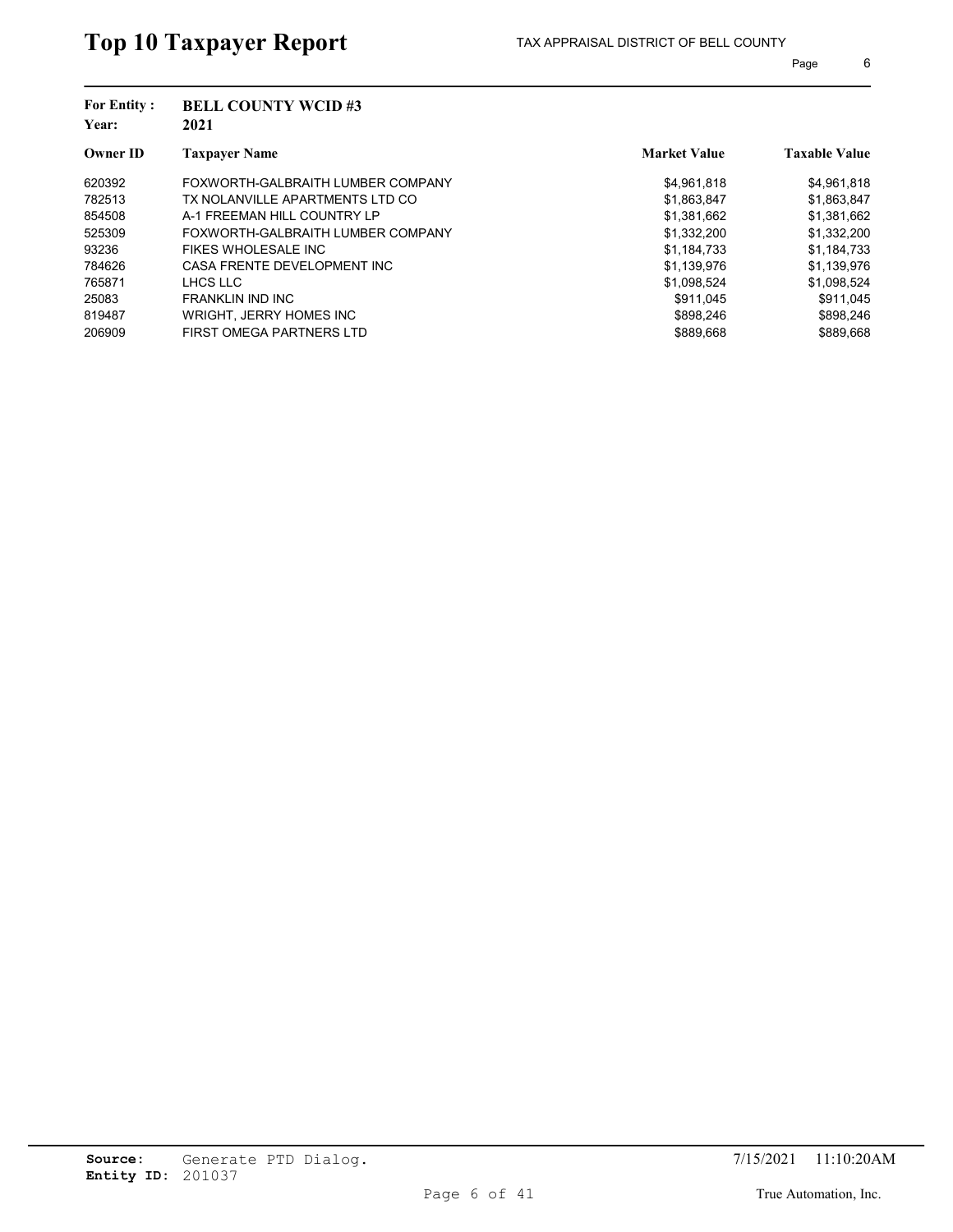| <b>For Entity:</b><br>Year: | <b>BELL COUNTY WCID#6</b><br>2021                  |                     |                      |  |
|-----------------------------|----------------------------------------------------|---------------------|----------------------|--|
| <b>Owner ID</b>             | <b>Taxpayer Name</b>                               | <b>Market Value</b> | <b>Taxable Value</b> |  |
| 858752                      | MGC PURE CHEMICALS AMERICA. INC.                   | \$50,227,979        | \$50,227,979         |  |
| 870556                      | DRP MARKET HEIGHTS PROPERTY OWNER LLC              | \$49,467,936        | \$49,467,936         |  |
| 865654                      | <b>MFT - IP KILLEEN LLC</b>                        | \$27,958,138        | \$27,958,138         |  |
| 839093                      | AMBER CHASE TOWNHOMES LLC & HUNTINGTON APARTMENTS  | \$25,396,850        | \$25,396,850         |  |
| 849010                      | $H-E-BLP$                                          | \$21,431,500        | \$21,431,500         |  |
| 871232                      | KILLEEN WERBO LLC & REHABBER 136 LLC               | \$20,250,000        | \$20,250,000         |  |
| 765871                      | LHCS LLC                                           | \$19,889,257        | \$19,880,595         |  |
| 840521                      | CREDIT SUISSE FIRST BOSTON MORTGAGE SECURITIES COR | \$19.131.869        | \$19.131.869         |  |
| 858751                      | Z-MODULAR LLC                                      | \$17.885.718        | \$17,885,718         |  |
| 806699                      | KILLEEN MFD LLC                                    | \$17.710.783        | \$17.710.783         |  |
|                             |                                                    |                     |                      |  |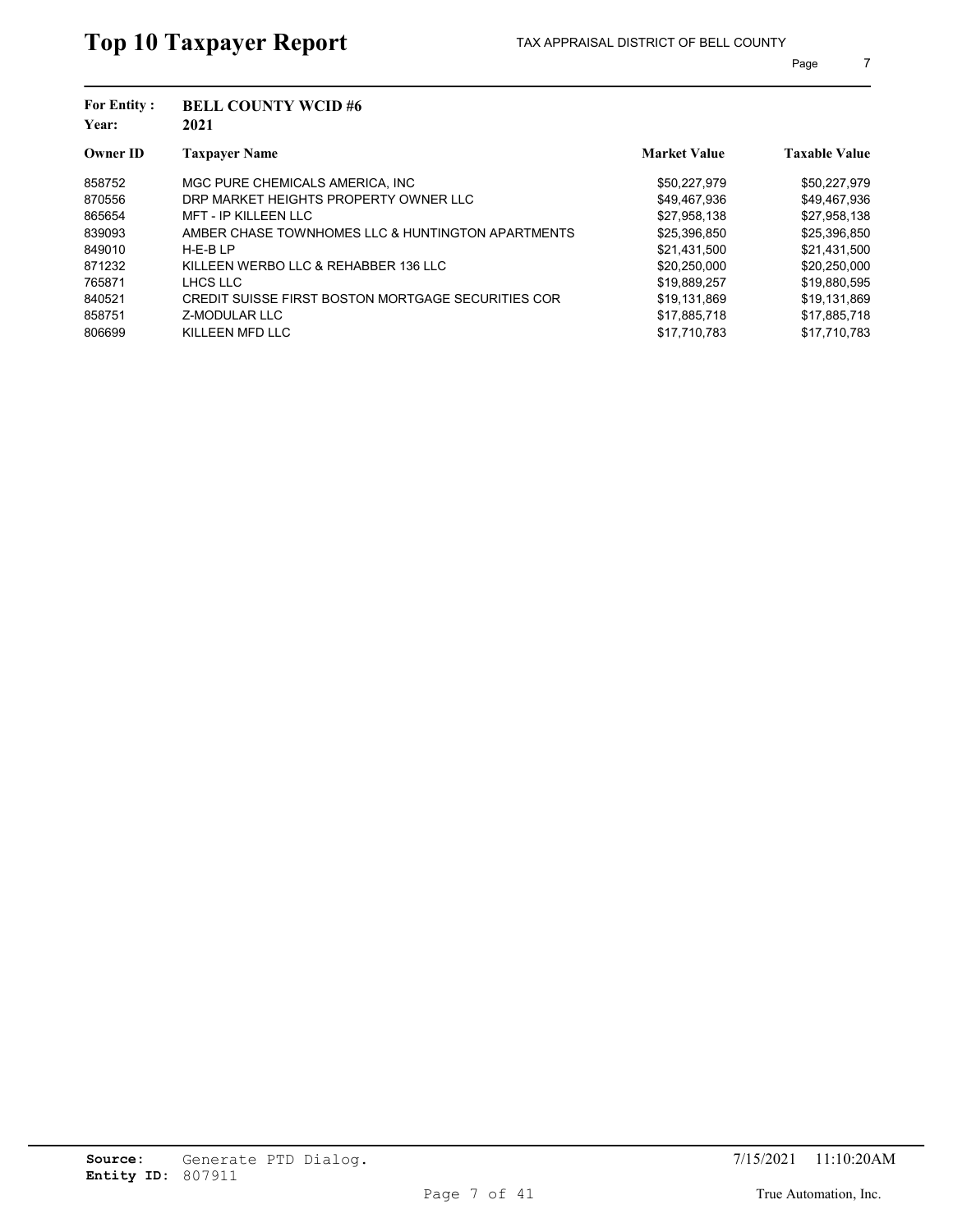| <b>For Entity:</b><br>Year: | <b>BELTON ISD</b><br>2021        |                     |                      |
|-----------------------------|----------------------------------|---------------------|----------------------|
| <b>Owner ID</b>             | <b>Taxpayer Name</b>             | <b>Market Value</b> | <b>Taxable Value</b> |
| 562102                      | ONCOR ELECTRIC DELIVERY CO LLC   | \$63,746,129        | \$63,746,129         |
| 768087                      | RIVER SPRINGS AT BARGE RANCH LP  | \$27,189,940        | \$27,189,940         |
| 141766                      | TURTLE CREEK INVESTMENTS LTD     | \$23,316,807        | \$23,316,807         |
| 777256                      | MFT-PECAN LLC                    | \$21,865,948        | \$21,865,948         |
| 562147                      | ATMOS ENERGY/MID-TEX PIPELINE    | \$16,310,752        | \$15,606,376         |
| 803176                      | COLONIAL CROSSING COMPANY LTD    | \$15,288,569        | \$15,288,569         |
| 707060                      | LEGACY LANDING GROUP LTD         | \$14,685,800        | \$14,685,800         |
| 790513                      | <b>WAL-MART STORES TEXAS LLC</b> | \$13.137.963        | \$13.137.963         |
| 115344                      | CHAPPELL HILL EQUITY III LTD     | \$13,046,400        | \$13,046,400         |
| 849010                      | $H-E-BLP$                        | \$11,256,252        | \$11.256.252         |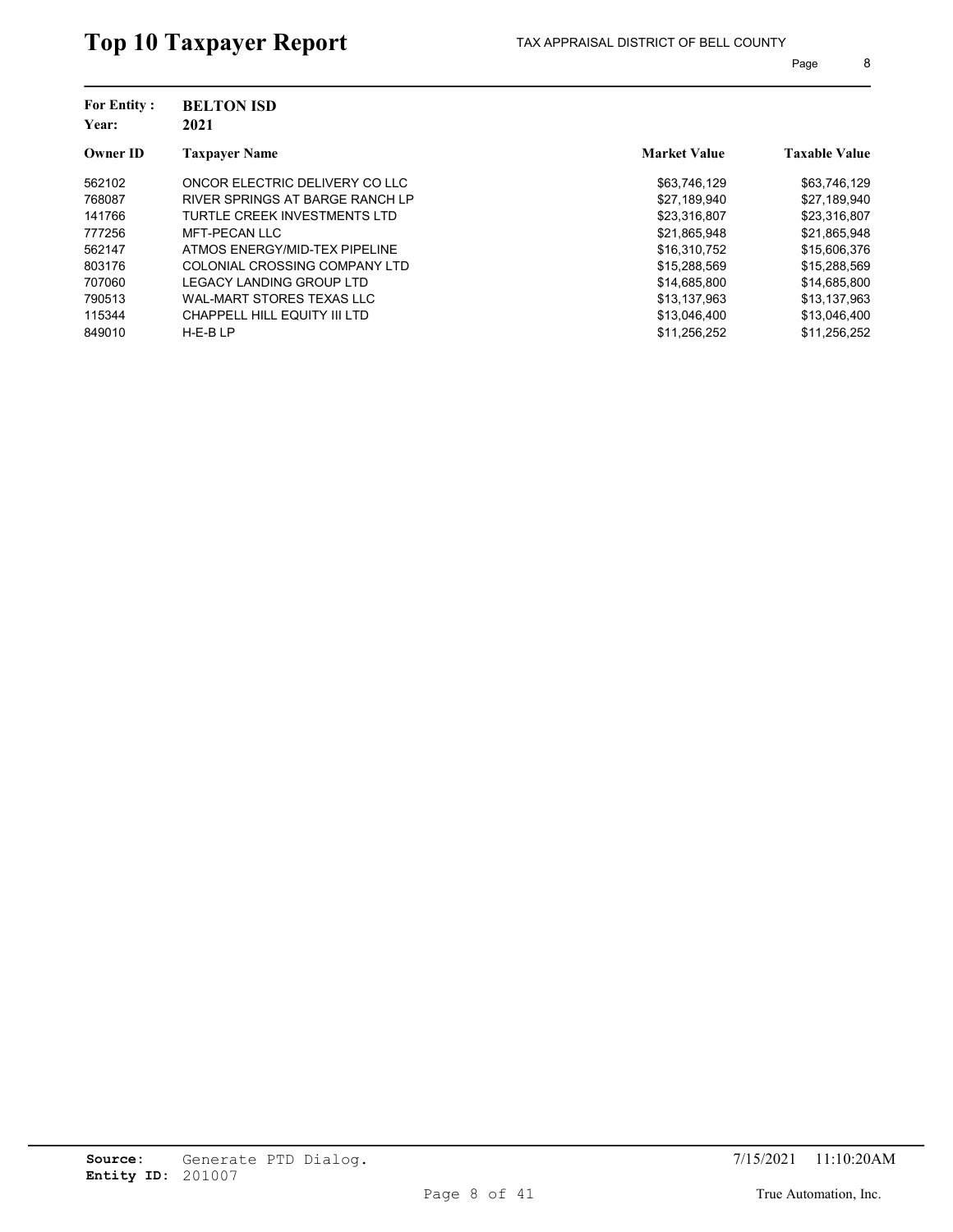| <b>BRUCEVILLE-EDDY ISD</b>               |                     |                      |
|------------------------------------------|---------------------|----------------------|
| <b>Taxpayer Name</b>                     | <b>Market Value</b> | <b>Taxable Value</b> |
| MEHTA, VIJAY                             | \$668.151           | \$668,151            |
| UNION PACIFIC RAILROAD CO                | \$528,615           | \$528,615            |
| ONCOR ELECTRIC DELIVERY CO LLC           | \$363,408           | \$363,408            |
| TSAKIRIS. LUSIS A FAMILY PARTNERSHIP LTD | \$2,418,636         | \$305,012            |
| MAGELLAN PIPELINE CO LP                  | \$282.305           | \$282,305            |
| BREVILOBA, LLC                           | \$191,329           | \$191,329            |
| <b>BRIDGETEX PIPELINE COMPANY</b>        | \$178.620           | \$178,620            |
| ALAM, ANJUM R                            | \$175.561           | \$175.561            |
| BOUNDS. JACKIE ELIZABETH COBB            | \$182.932           | \$157,932            |
| <b>HOSS, ALIAKBAR</b>                    | \$85,590            | \$85.590             |
|                                          | 2021                |                      |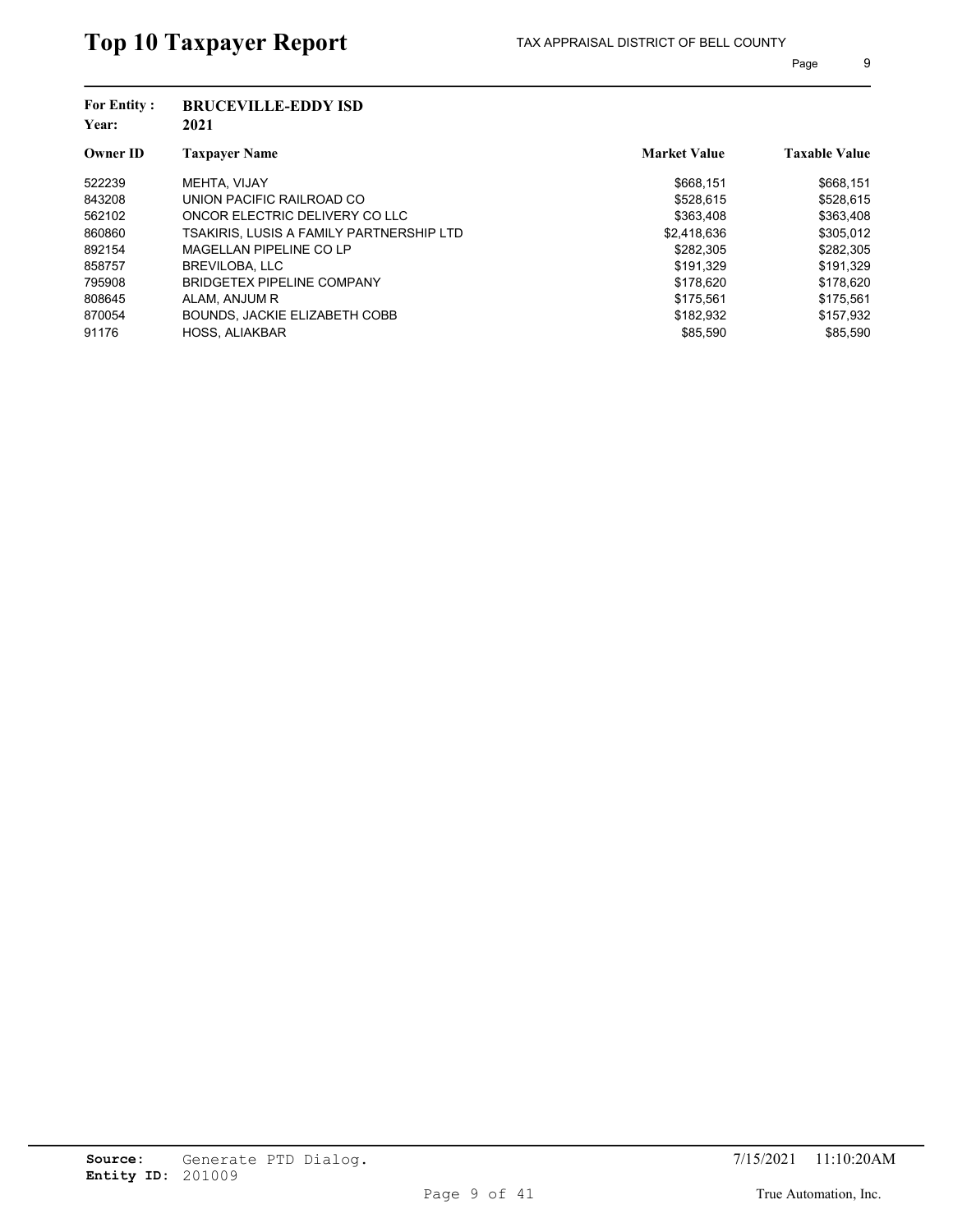| <b>For Entity:</b><br>Year: | <b>CENTRAL TEXAS COLLEGE</b><br>2021              |                     |                      |
|-----------------------------|---------------------------------------------------|---------------------|----------------------|
| <b>Owner ID</b>             | <b>Taxpayer Name</b>                              | <b>Market Value</b> | <b>Taxable Value</b> |
| 562102                      | ONCOR ELECTRIC DELIVERY CO LLC                    | \$132,666,664       | \$132,666,664        |
| 870556                      | DRP MARKET HEIGHTS PROPERTY OWNER LLC             | \$63,408,942        | \$63,408,942         |
| 732522                      | HH/KILLEEN HEALTH SYSTEM LLC                      | \$56.215.072        | \$56.215.072         |
| 858752                      | MGC PURE CHEMICALS AMERICA. INC.                  | \$50,227,979        | \$50,227,979         |
| 790513                      | WAL-MART STORES TEXAS LLC                         | \$31,266,612        | \$31,266,612         |
| 865654                      | <b>MFT - IP KILLEEN LLC</b>                       | \$27,958,138        | \$27,958,138         |
| 765871                      | LHCS LLC                                          | \$27.328.551        | \$27,308,889         |
| 562050                      | CENTRAL TELEPHONE CO OF TEXAS                     | \$27.129.931        | \$27.129.931         |
| 839093                      | AMBER CHASE TOWNHOMES LLC & HUNTINGTON APARTMENTS | \$25,396,850        | \$25,396,850         |
| 164158                      | WAL-MART REAL ESTATE BUSINESS TRUST               | \$23.260.147        | \$23.260.147         |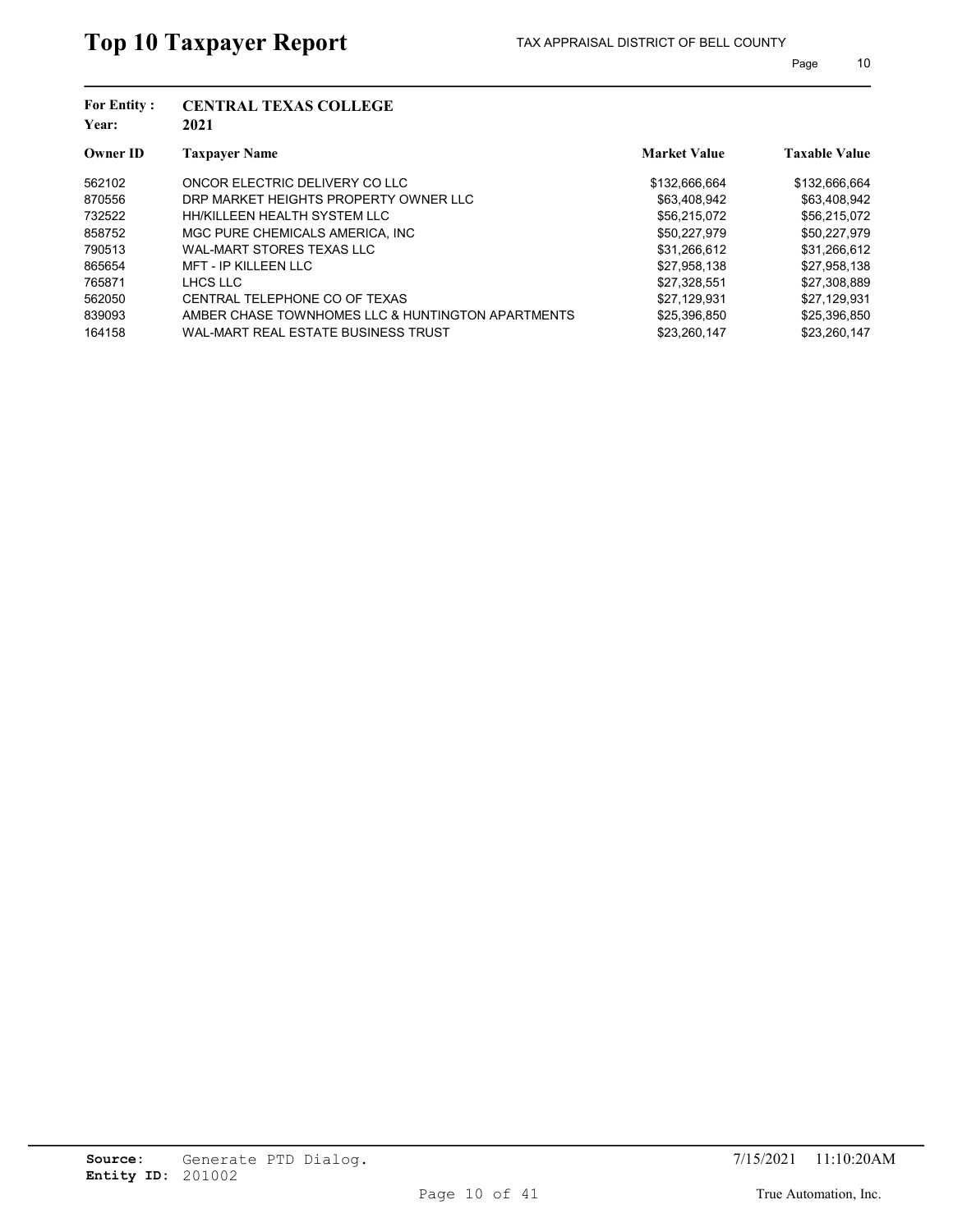| <b>For Entity:</b><br>Year: | <b>CITY OF BARTLETT</b><br>2021 |                     |                      |
|-----------------------------|---------------------------------|---------------------|----------------------|
| <b>Owner ID</b>             | <b>Taxpayer Name</b>            | <b>Market Value</b> | <b>Taxable Value</b> |
| 88612                       | WILL O BELL INC                 | \$1,091,592         | \$1,064,615          |
| 562146                      | ATMOS ENERGY/MID-TEX DISTRIBUT  | \$724,957           | \$724,957            |
| 852619                      | RODRIGUEZ, GILBERT ETUX NORMA   | \$315.414           | \$315,414            |
| 420569                      | SCI TEXAS FUNERAL SERVICES INC  | \$307,518           | \$307,518            |
| 843208                      | UNION PACIFIC RAILROAD CO       | \$271,859           | \$271,859            |
| 2547                        | <b>MCKOWN, JANELLE VIA</b>      | \$347,135           | \$257,745            |
| 562061                      | <b>CELLCO PARTNERSHIP</b>       | \$235.021           | \$235,021            |
| 848375                      | SHARMA 1 INVESTMENTS LLC        | \$226.367           | \$226,367            |
| 864964                      | <b>CUNDIEFF, MARY NULL</b>      | \$221,155           | \$221,155            |
| 801092                      | <b>GOOD RENTALS LLC</b>         | \$218.963           | \$218.963            |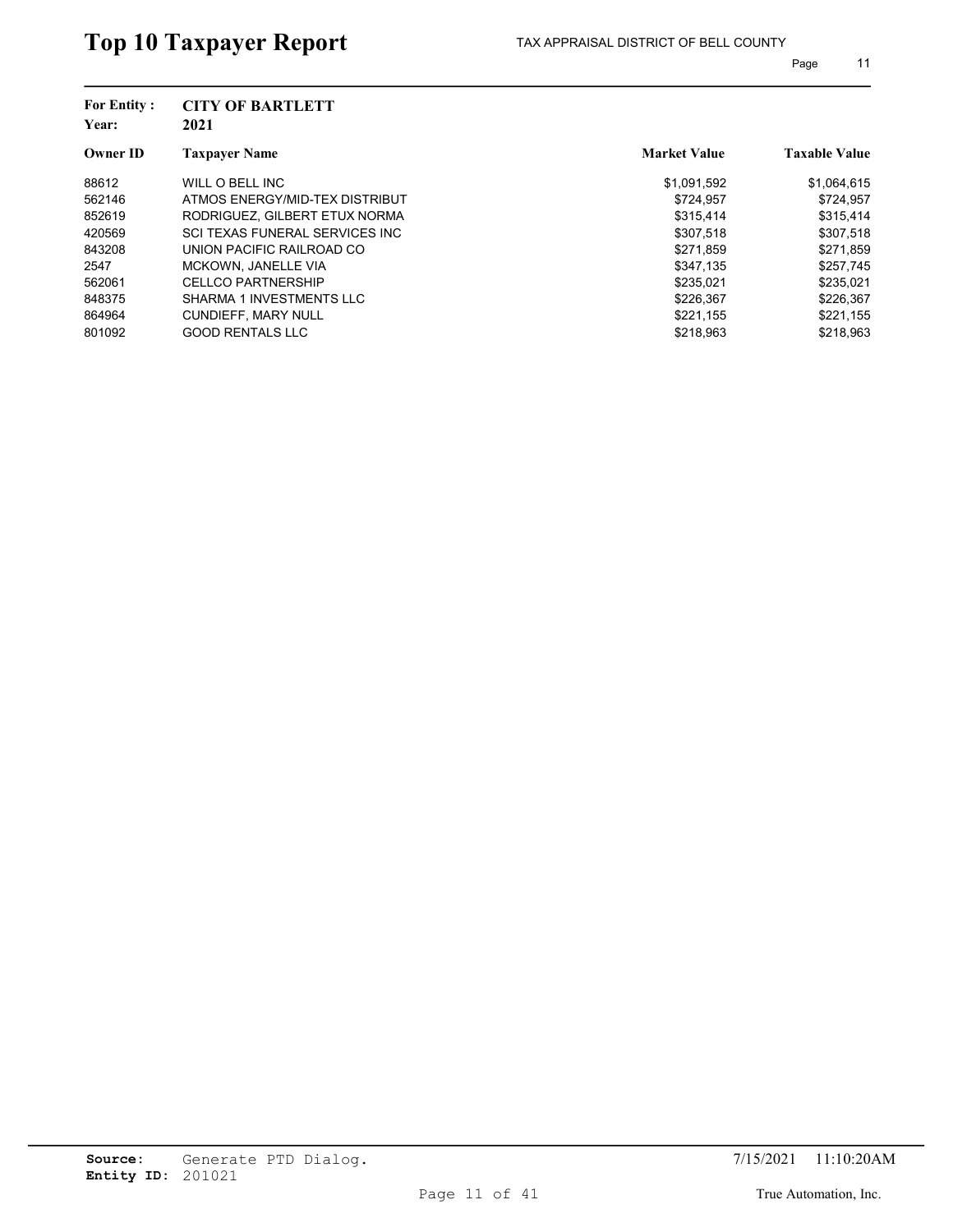| <b>For Entity:</b><br>Year: | <b>CITY OF BELTON</b><br>2021       | <b>Market Value</b> |                      |
|-----------------------------|-------------------------------------|---------------------|----------------------|
| <b>Owner ID</b>             | <b>Taxpayer Name</b>                |                     | <b>Taxable Value</b> |
| 768087                      | RIVER SPRINGS AT BARGE RANCH LP     | \$27,189,940        | \$27,189,940         |
| 141766                      | TURTLE CREEK INVESTMENTS LTD        | \$23,316,807        | \$23,316,807         |
| 562102                      | ONCOR ELECTRIC DELIVERY CO LLC      | \$20.271.930        | \$20.271.930         |
| 803176                      | COLONIAL CROSSING COMPANY LTD       | \$15,288,569        | \$15,288,569         |
| 707060                      | LEGACY LANDING GROUP LTD            | \$14,685,800        | \$14,685,800         |
| 115344                      | CHAPPELL HILL EQUITY III LTD        | \$13,046,400        | \$13,046,400         |
| 164158                      | WAL-MART REAL ESTATE BUSINESS TRUST | \$10,506,000        | \$10,506,000         |
| 795902                      | STRATASYS DIRECT MANUFACTURING      | \$9.258.498         | \$9.258.498          |
| 632348                      | 2007 BELTON SHADY LANE LP           | \$8,482,175         | \$8,482,175          |
| 849010                      | $H-E-BLP$                           | \$7.996.252         | \$7.996.252          |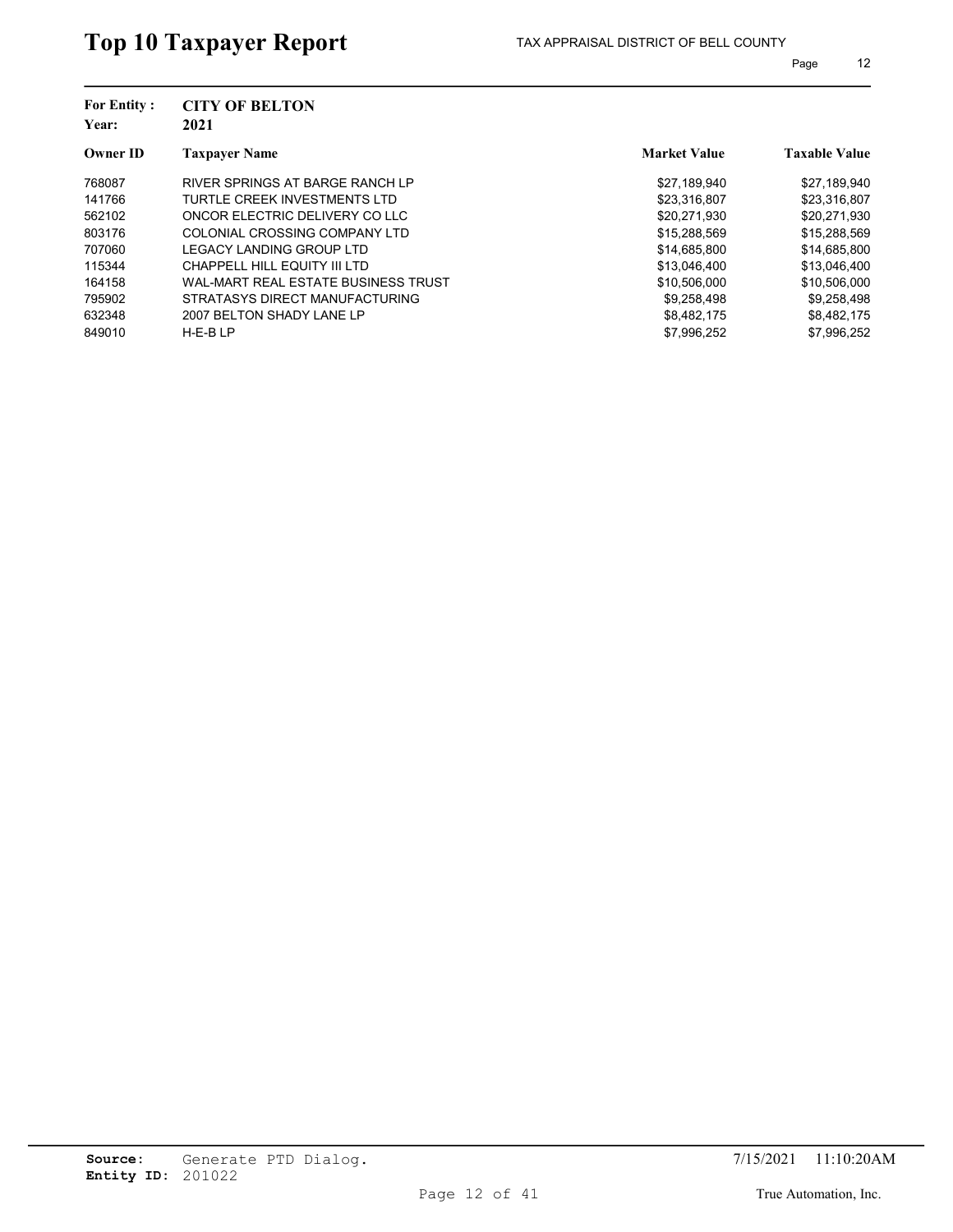| <b>CITY OF HARKER HEIGHTS</b><br>2021 |                     |                      |
|---------------------------------------|---------------------|----------------------|
| <b>Taxpayer Name</b>                  | <b>Market Value</b> | <b>Taxable Value</b> |
| DRP MARKET HEIGHTS PROPERTY OWNER LLC | \$63,408,942        | \$63,408,942         |
| HH/KILLEEN HEALTH SYSTEM LLC          | \$55,825,000        | \$55,825,000         |
| HH/KILLEEN HEALTH SYSTEM LLC          | \$21,000,000        | \$21,000,000         |
| ONCOR ELECTRIC DELIVERY CO LLC        | \$16,749,582        | \$16,749,582         |
| WAL-MART REAL ESTATE BUSINESS TRUST   | \$11,632,147        | \$11,632,147         |
| HH/KILLEEN HEALTH SYSTEM LLC          | \$11,326,000        | \$11,326,000         |
| LIONS RUN INVESTMENTS LLC             | \$10,223,081        | \$10,223,081         |
| WAL-MART STORES TEXAS LLC             | \$9.330.950         | \$9,330,950          |
| <b>TARGET CORPORATION</b>             | \$8,100,000         | \$8,100,000          |
| SAM'S REAL ESTATE BUSINESS TRUST      | \$7.501.144         | \$7.501.144          |
|                                       |                     |                      |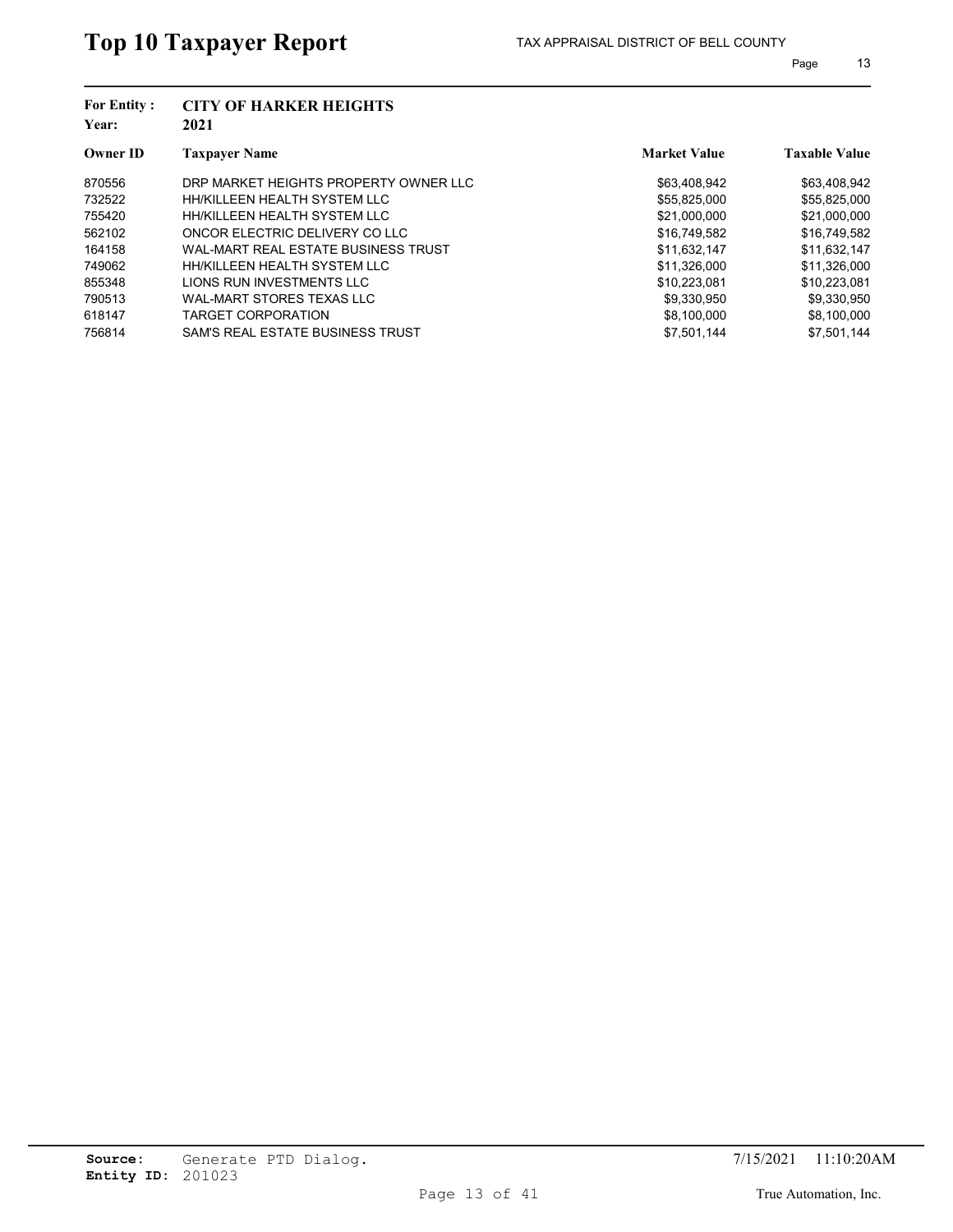| <b>For Entity:</b><br>Year: | <b>CITY OF HOLLAND</b><br>2021        |                     |                      |
|-----------------------------|---------------------------------------|---------------------|----------------------|
| <b>Owner ID</b>             | <b>Taxpayer Name</b>                  | <b>Market Value</b> | <b>Taxable Value</b> |
| 719640                      | <b>HOLLAND APARTMENTS LTD</b>         | \$2,178,201         | \$2,178,201          |
| 562102                      | ONCOR ELECTRIC DELIVERY CO LLC        | \$1,815,604         | \$1,815,604          |
| 725651                      | SIMPLOT AB RETAIL INC                 | \$1,320,137         | \$1,320,137          |
| 34633                       | <b>HOLLAND SCRAP &amp; RECYCLING</b>  | \$1,209,895         | \$1,209,895          |
| 843208                      | UNION PACIFIC RAILROAD CO             | \$910.728           | \$910,728            |
| 609177                      | HARLAN. FLOYD L LIVING TRUST          | \$862.197           | \$862,197            |
| 621901                      | <b>SCARMARDO, PETE</b>                | \$806.213           | \$806,213            |
| 823841                      | ROASA PROPERTIES LLC                  | \$549.446           | \$549.446            |
| 812617                      | CASTELLON, RIOGOBERTO & ANGELA TINOCO | \$515,359           | \$515,359            |
| 533973                      | <b>WHEELS LT</b>                      | \$485.368           | \$485.368            |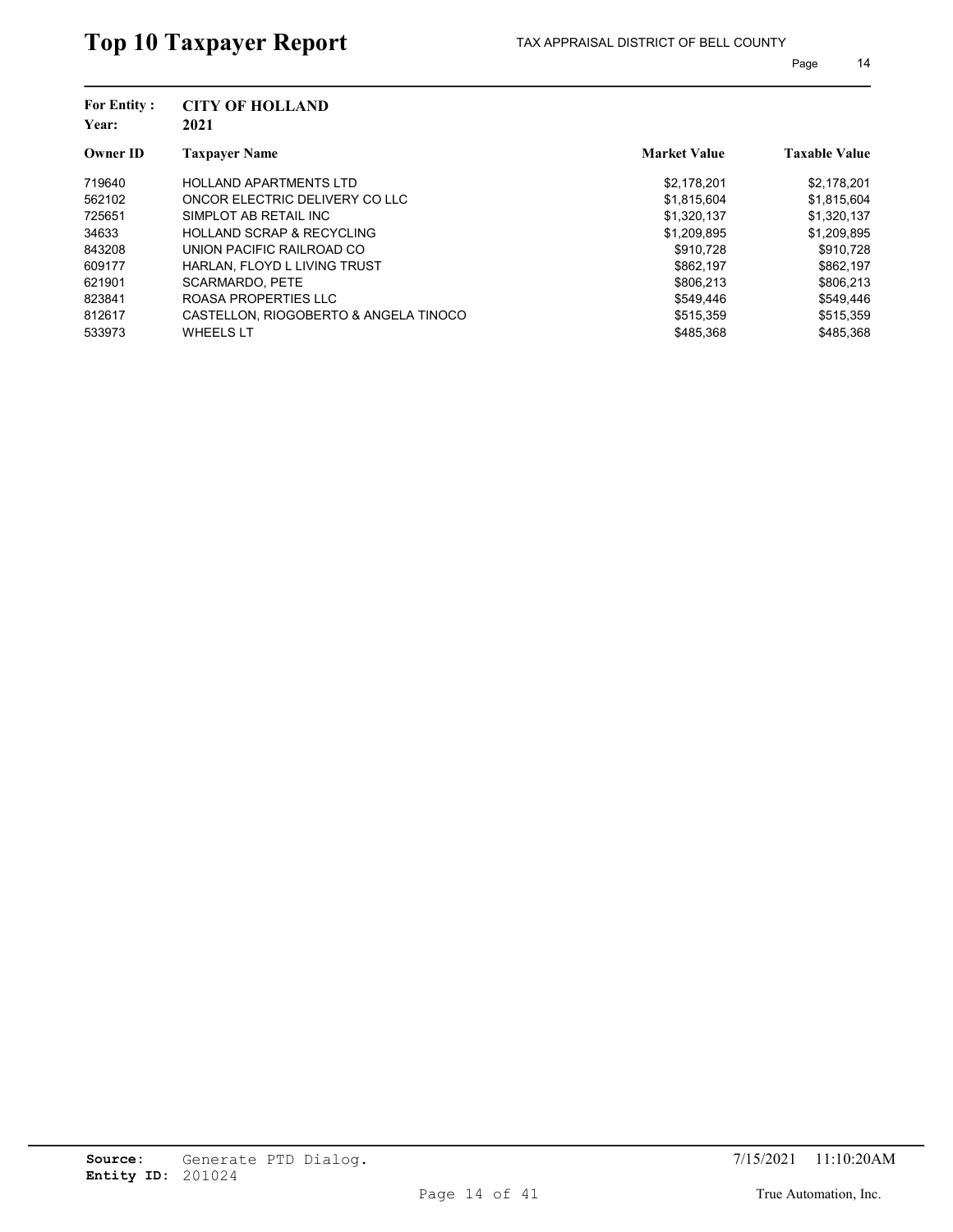| <b>For Entity:</b><br>Year: | <b>CITY OF KILLEEN</b><br>2021                     |                     |                      |
|-----------------------------|----------------------------------------------------|---------------------|----------------------|
| <b>Owner ID</b>             | <b>Taxpayer Name</b>                               | <b>Market Value</b> | <b>Taxable Value</b> |
| 562102                      | ONCOR ELECTRIC DELIVERY CO LLC                     | \$90,090,710        | \$90,090,710         |
| 858752                      | MGC PURE CHEMICALS AMERICA. INC.                   | \$50.227.979        | \$50,227,979         |
| 865654                      | <b>MFT - IP KILLEEN LLC</b>                        | \$27,958,138        | \$27,958,138         |
| 839093                      | AMBER CHASE TOWNHOMES LLC & HUNTINGTON APARTMENTS  | \$25,396,850        | \$25,396,850         |
| 765871                      | LHCS LLC                                           | \$24,211,848        | \$24,187,186         |
| 790513                      | WAL-MART STORES TEXAS LLC                          | \$21,935,662        | \$21,935,662         |
| 97956                       | METROPLEX ADVENTIST HOSPITAL                       | \$20,600,059        | \$20,600,059         |
| 871232                      | KILLEEN WERBO LLC & REHABBER 136 LLC               | \$20,250,000        | \$20,250,000         |
| 840521                      | CREDIT SUISSE FIRST BOSTON MORTGAGE SECURITIES COR | \$19,131,869        | \$19,131,869         |
| 858751                      | Z-MODULAR LLC                                      | \$17,885,718        | \$17,885,718         |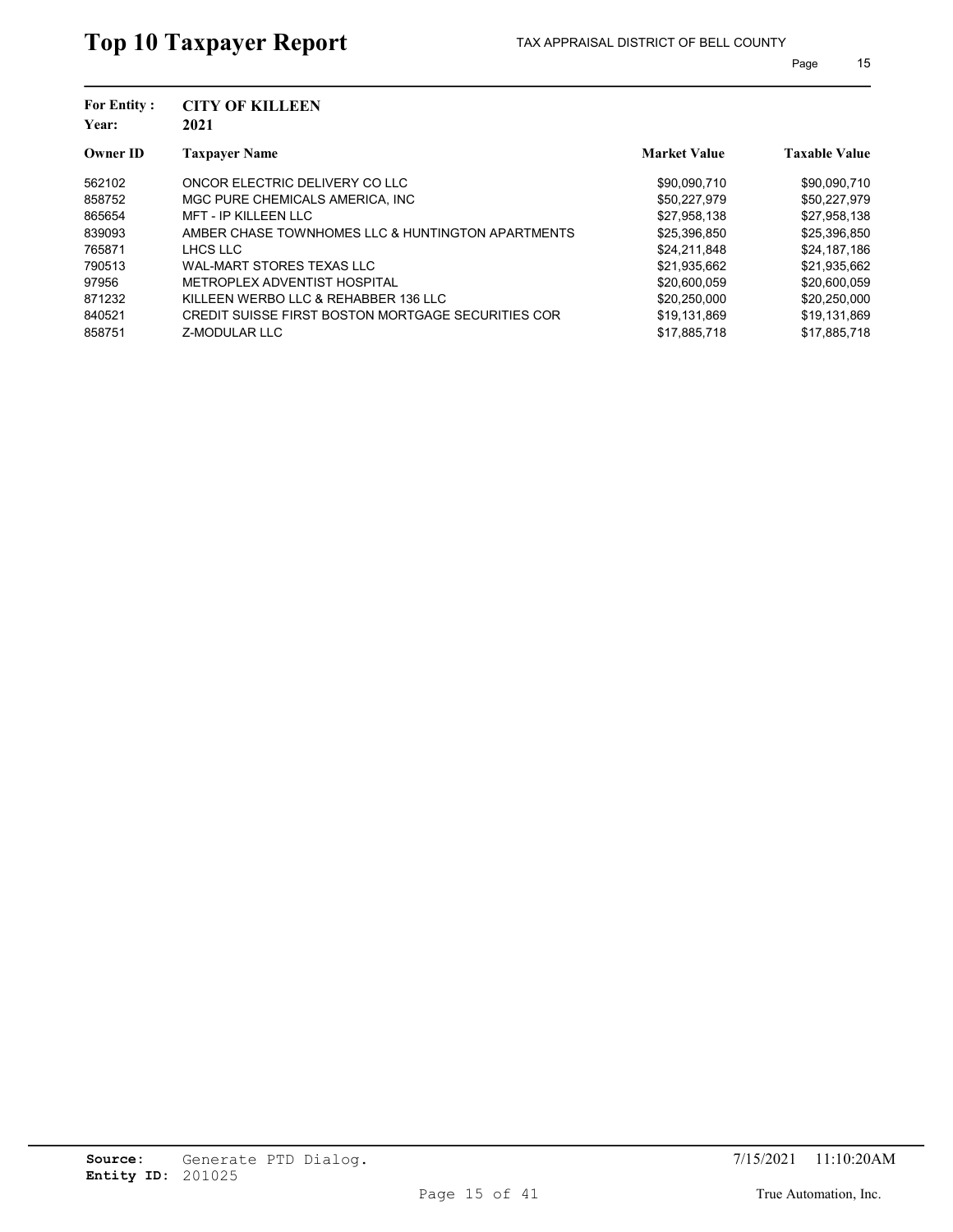| <b>For Entity:</b><br>Year: | <b>CITY OF NOLANVILLE</b><br>2021       |                     |                      |
|-----------------------------|-----------------------------------------|---------------------|----------------------|
| <b>Owner ID</b>             | <b>Taxpayer Name</b>                    | <b>Market Value</b> | <b>Taxable Value</b> |
| 620392                      | FOXWORTH-GALBRAITH LUMBER COMPANY       | \$4,961,818         | \$4,961,818          |
| 2614                        | BURLINGTON NORTHERN SANTA FE RAILWAY CO | \$4,902,340         | \$4,902,340          |
| 562102                      | ONCOR ELECTRIC DELIVERY CO LLC          | \$3,030,170         | \$3,030,170          |
| 859899                      | CEN-TEX RV & BOAT STORAGE LLC           | \$2,987,697         | \$2,987,697          |
| 570545                      | A B C SUPPLY CO INC                     | \$2,641,573         | \$2,641,573          |
| 782513                      | TX NOLANVILLE APARTMENTS LTD CO         | \$1,863,847         | \$1,863,847          |
| 839252                      | ADAMS, JT COMMERCIAL HOLDINGS LLC       | \$1.474.063         | \$1,474,063          |
| 854508                      | A-1 FREEMAN HILL COUNTRY LP             | \$1.381.662         | \$1,381,662          |
| 525309                      | FOXWORTH-GALBRAITH LUMBER COMPANY       | \$1,332,200         | \$1,332,200          |
| 847193                      | AAA STORAGE SPUR 439 LLC                | \$1.216.830         | \$1.216.830          |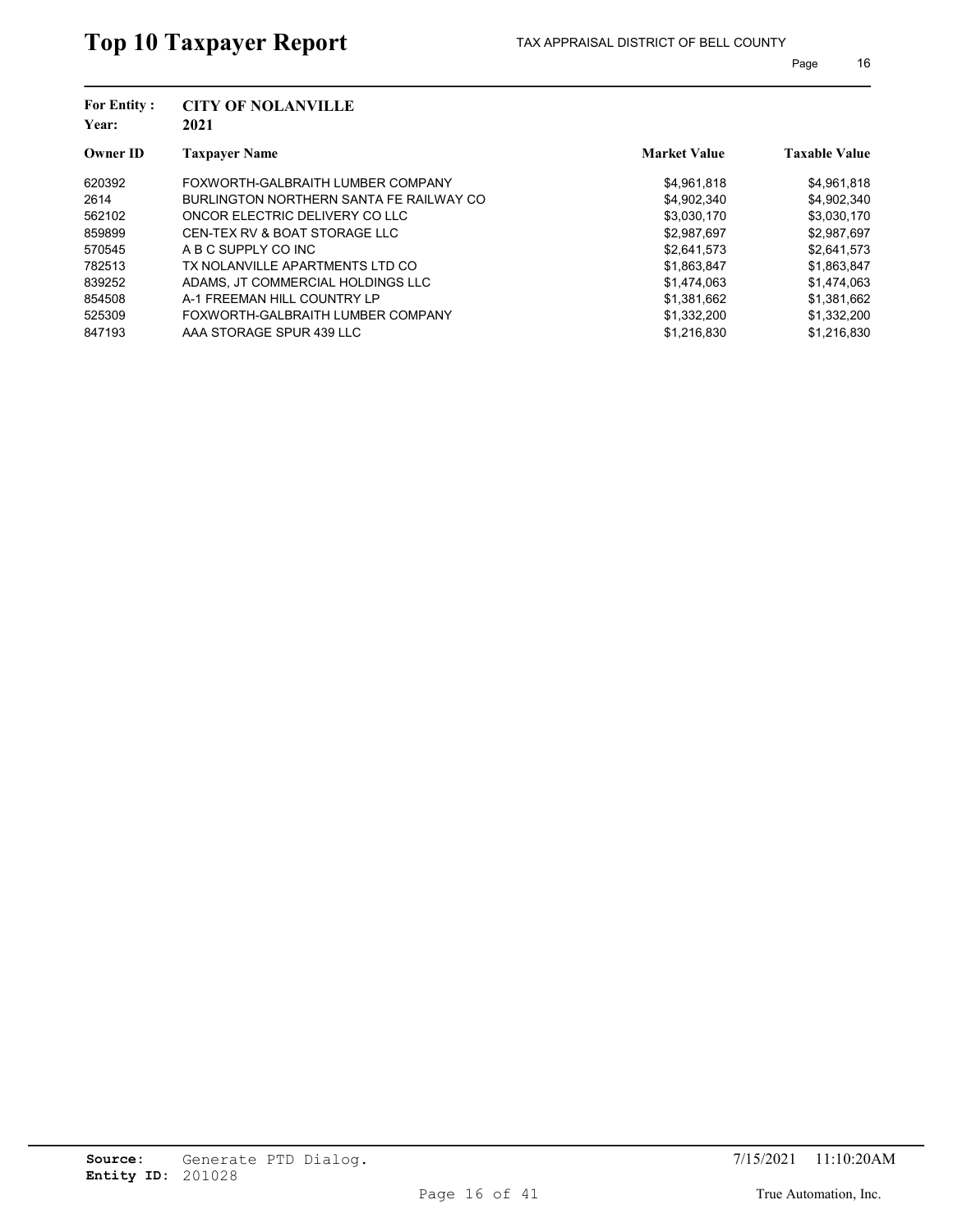| <b>For Entity:</b><br>Year: | <b>CITY OF ROGERS</b><br>2021           |                     |                      |
|-----------------------------|-----------------------------------------|---------------------|----------------------|
| <b>Owner ID</b>             | <b>Taxpayer Name</b>                    | <b>Market Value</b> | <b>Taxable Value</b> |
| 2614                        | BURLINGTON NORTHERN SANTA FE RAILWAY CO | \$1,208,784         | \$1,208,784          |
| 227138                      | D & M COMMUNITY GRAIN LLC               | \$1,024,650         | \$1,024,650          |
| 644305                      | MER-CAR CORP                            | \$735.600           | \$735.600            |
| 562102                      | ONCOR ELECTRIC DELIVERY CO LLC          | \$668.544           | \$668.544            |
| 730719                      | <b>BELL FOUNTAINHEAD LP</b>             | \$606.202           | \$606.202            |
| 804430                      | TEETZ. LINDA FAYE                       | \$476.955           | \$476,955            |
| 562146                      | ATMOS ENERGY/MID-TEX DISTRIBUT          | \$390.460           | \$390,460            |
| 540285                      | <b>BENNIGHT, LARRY WAYNE</b>            | \$418.418           | \$385.785            |
| 604781                      | WIDNER PRODUCT FINISHING CO             | \$362.219           | \$362,219            |
| 690927                      | VERANDA BLOOM                           | \$305.874           | \$305.874            |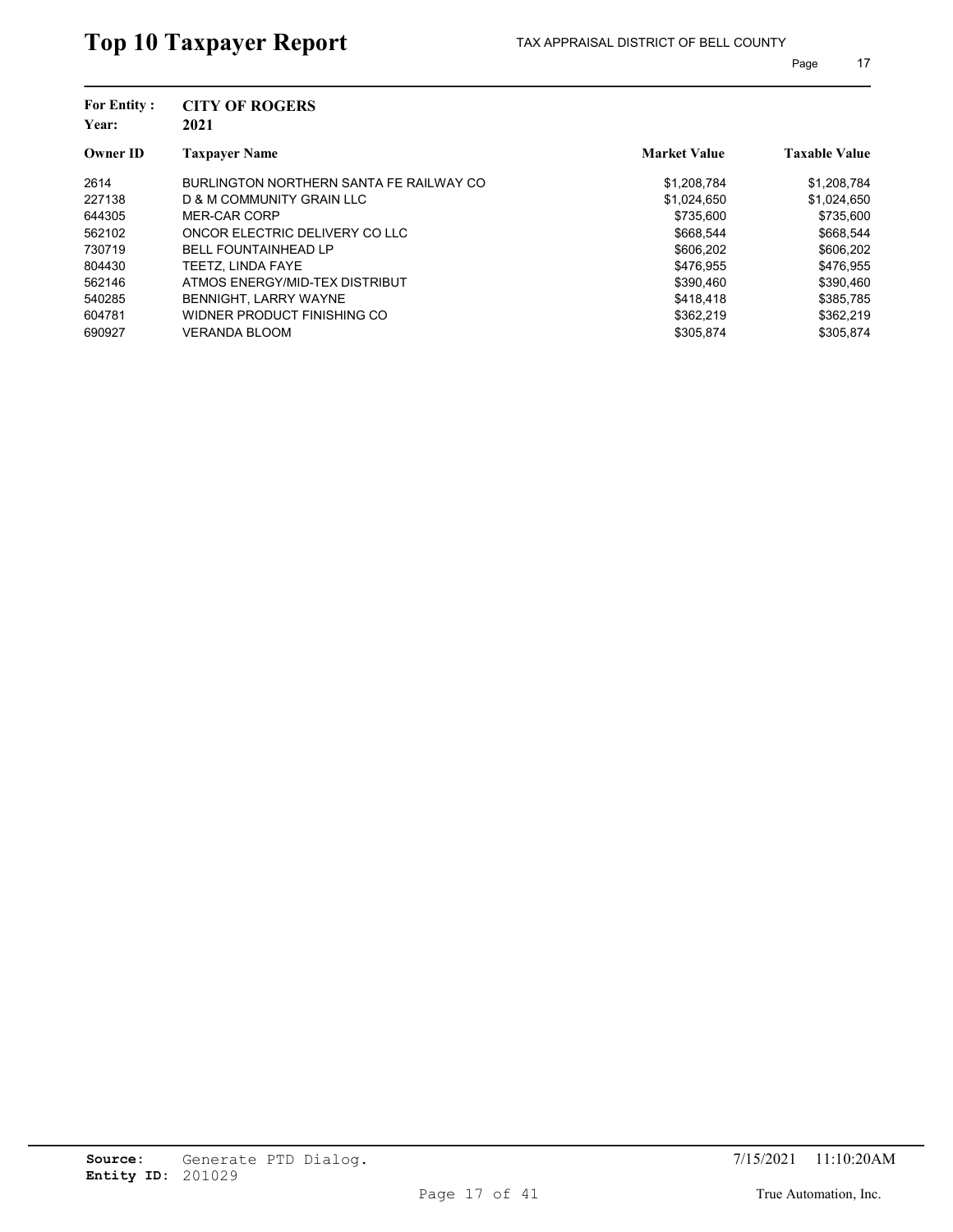| <b>For Entity:</b><br>Year: | <b>CITY OF TEMPLE</b><br>2021           |                     |                      |
|-----------------------------|-----------------------------------------|---------------------|----------------------|
| <b>Owner ID</b>             | <b>Taxpayer Name</b>                    | <b>Market Value</b> | <b>Taxable Value</b> |
| 738022                      | <b>HE BUTT GROCERY</b>                  | \$124,044,593       | \$124,044,593        |
| 92523                       | MCLANE COMPANY INC                      | \$115,391,348       | \$113,243,359        |
| 765911                      | PANDA TEMPLE POWER II. LLC              | \$269,534,259       | \$100,203,579        |
| 562102                      | ONCOR ELECTRIC DELIVERY CO LLC          | \$94,596,101        | \$94,596,101         |
| 845958                      | TEMPLE GENERATION I. LLC                | \$227,966,447       | \$93,305,897         |
| 164158                      | WAL-MART REAL ESTATE BUSINESS TRUST     | \$92,661,457        | \$92,661,457         |
| 874567                      | WILSONART LLC                           | \$90.093.261        | \$89.077.050         |
| 765908                      | REYNOLDS CONSUMER PRODUCTS INC.         | \$70.437.910        | \$68,182,488         |
| 562067                      | <b>PACTIV LLC</b>                       | \$56,003,583        | \$52,995,053         |
| 2614                        | BURLINGTON NORTHERN SANTA FE RAILWAY CO | \$38,446,278        | \$38,446,278         |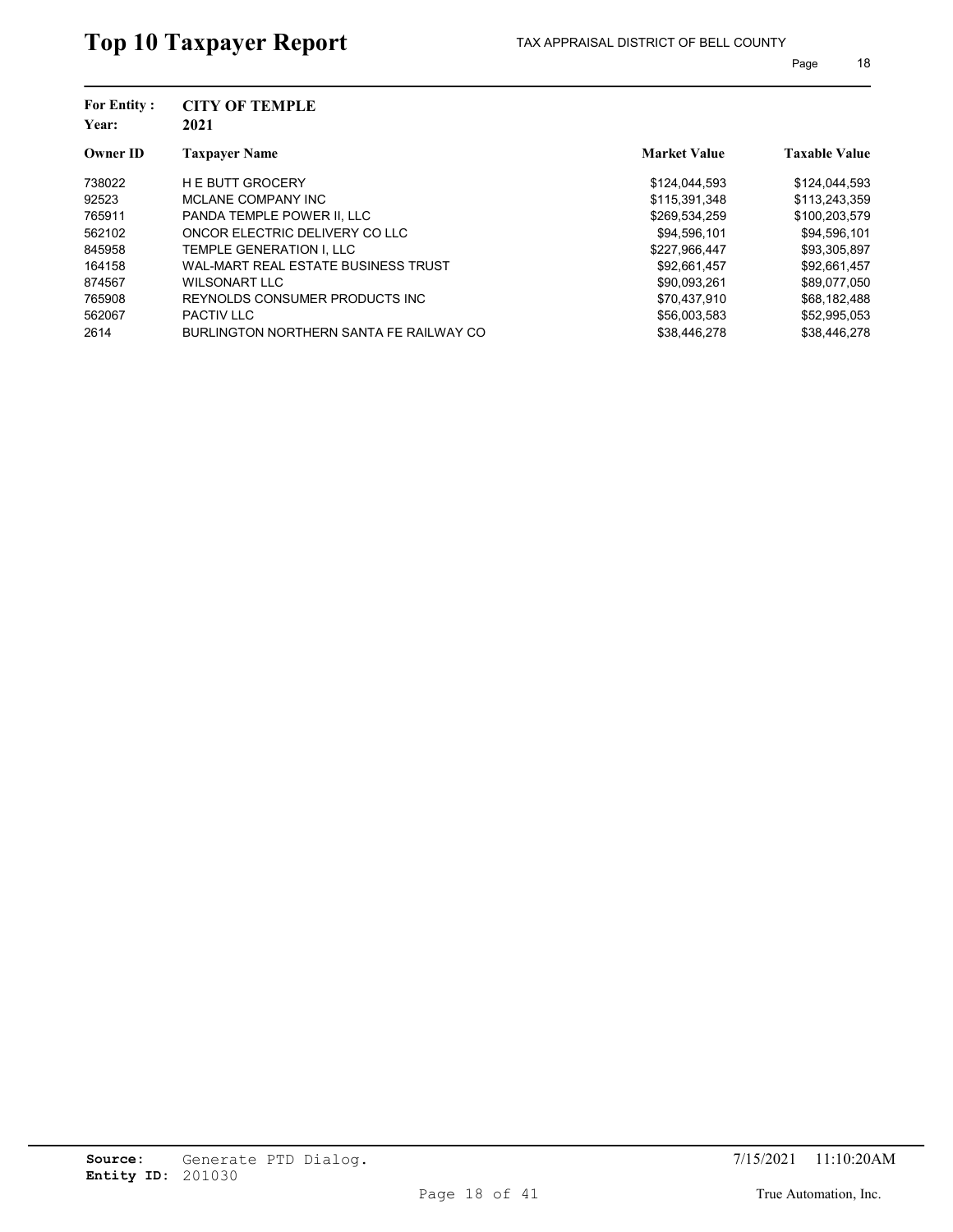| <b>For Entity:</b><br>Year: | <b>CITY OF TROY</b><br>2021              |                     |                      |
|-----------------------------|------------------------------------------|---------------------|----------------------|
| <b>Owner ID</b>             | <b>Taxpayer Name</b>                     | <b>Market Value</b> | <b>Taxable Value</b> |
| 562041                      | C & H DIE CASTING INC                    | \$9,876,444         | \$9,876,444          |
| 646676                      | CAROTHERS PROPERTIES LTD                 | \$4,649,414         | \$4,649,414          |
| 843208                      | UNION PACIFIC RAILROAD CO                | \$2,985,918         | \$2,985,918          |
| 842953                      | MUSKET OF TEXAS INC                      | \$2,855,201         | \$2,855,201          |
| 562102                      | ONCOR ELECTRIC DELIVERY CO LLC           | \$2,841,921         | \$2,841,921          |
| 874361                      | JOHNSON, D HOLDINGS INC                  | \$2,614,827         | \$2,614,827          |
| 731267                      | LOVE'S TRAVEL STOPS & COUNTRY STORES INC | \$2,532,561         | \$2,532,561          |
| 765950                      | ARIES BUILDING SYSTEMS LLC               | \$2.169.460         | \$2,169,460          |
| 797500                      | MC TURTLE CREEK DEVELOPMENT LLC          | \$2.062.000         | \$2,062,000          |
| 608344                      | CATERPILLAR INC                          | \$1.981.668         | \$1.981.668          |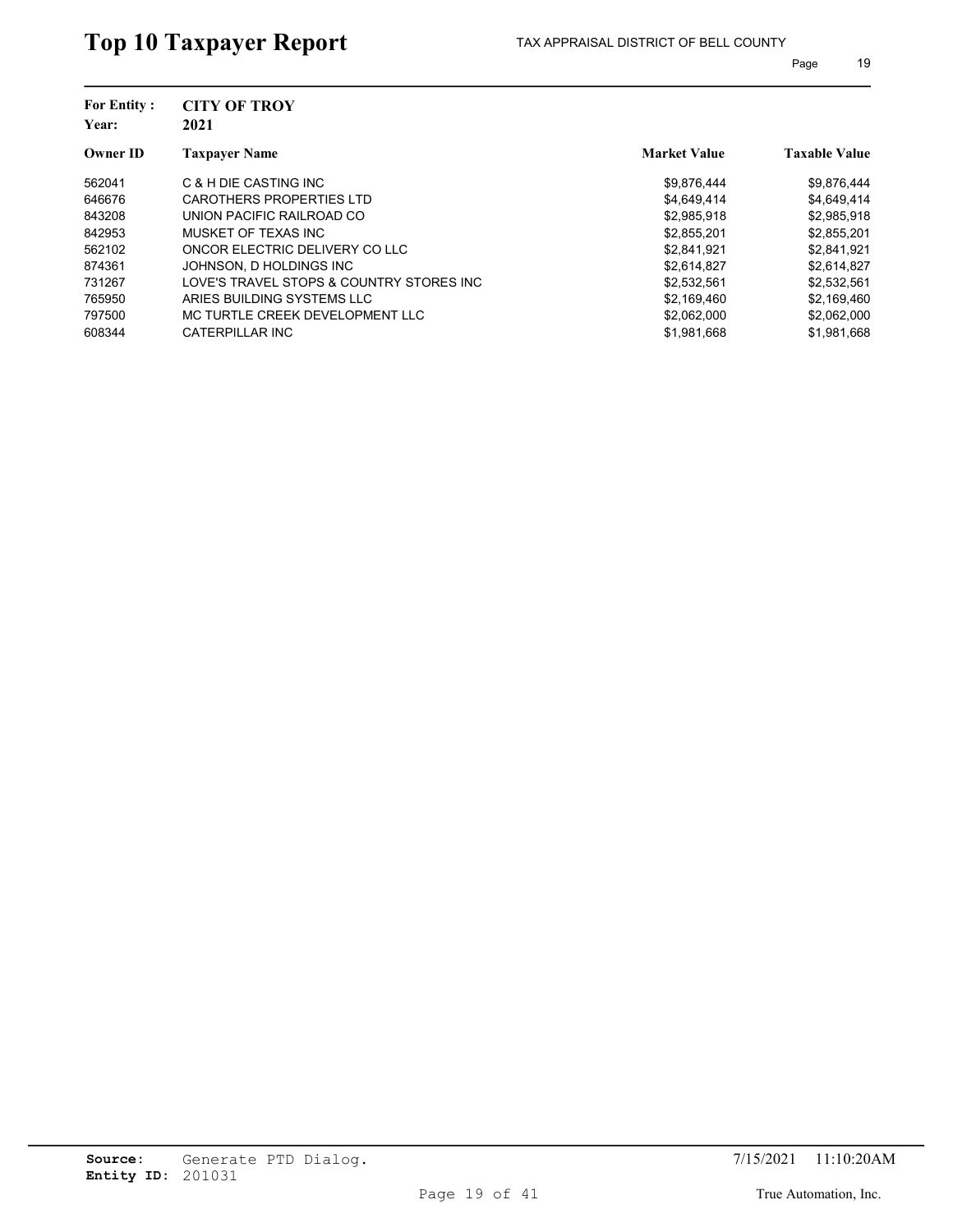| <b>For Entity:</b> | <b>CLEARWATER U.W.C.D.</b>              |                     |                      |
|--------------------|-----------------------------------------|---------------------|----------------------|
| Year:              | 2021                                    |                     |                      |
| <b>Owner ID</b>    | <b>Taxpayer Name</b>                    | <b>Market Value</b> | <b>Taxable Value</b> |
| 562102             | ONCOR ELECTRIC DELIVERY CO LLC          | \$351,770,286       | \$351,770,286        |
| 765911             | PANDA TEMPLE POWER II. LLC              | \$269,534,259       | \$222,461,759        |
| 845958             | TEMPLE GENERATION I. LLC                | \$227.966.447       | \$186,465,347        |
| 164158             | WAL-MART REAL ESTATE BUSINESS TRUST     | \$126,427,604       | \$126,379,113        |
| 738022             | <b>HE BUTT GROCERY</b>                  | \$124,044,593       | \$124,044,593        |
| 92523              | MCLANE COMPANY INC                      | \$115,391,348       | \$113,243,359        |
| 2614               | BURLINGTON NORTHERN SANTA FE RAILWAY CO | \$88,772,082        | \$88,772,082         |
| 870556             | DRP MARKET HEIGHTS PROPERTY OWNER LLC   | \$63.408.942        | \$63,408,942         |
| 765908             | REYNOLDS CONSUMER PRODUCTS INC.         | \$70,437,910        | \$59,763,682         |
| 732522             | HH/KILLEEN HEALTH SYSTEM LLC            | \$56.215.072        | \$56.215.072         |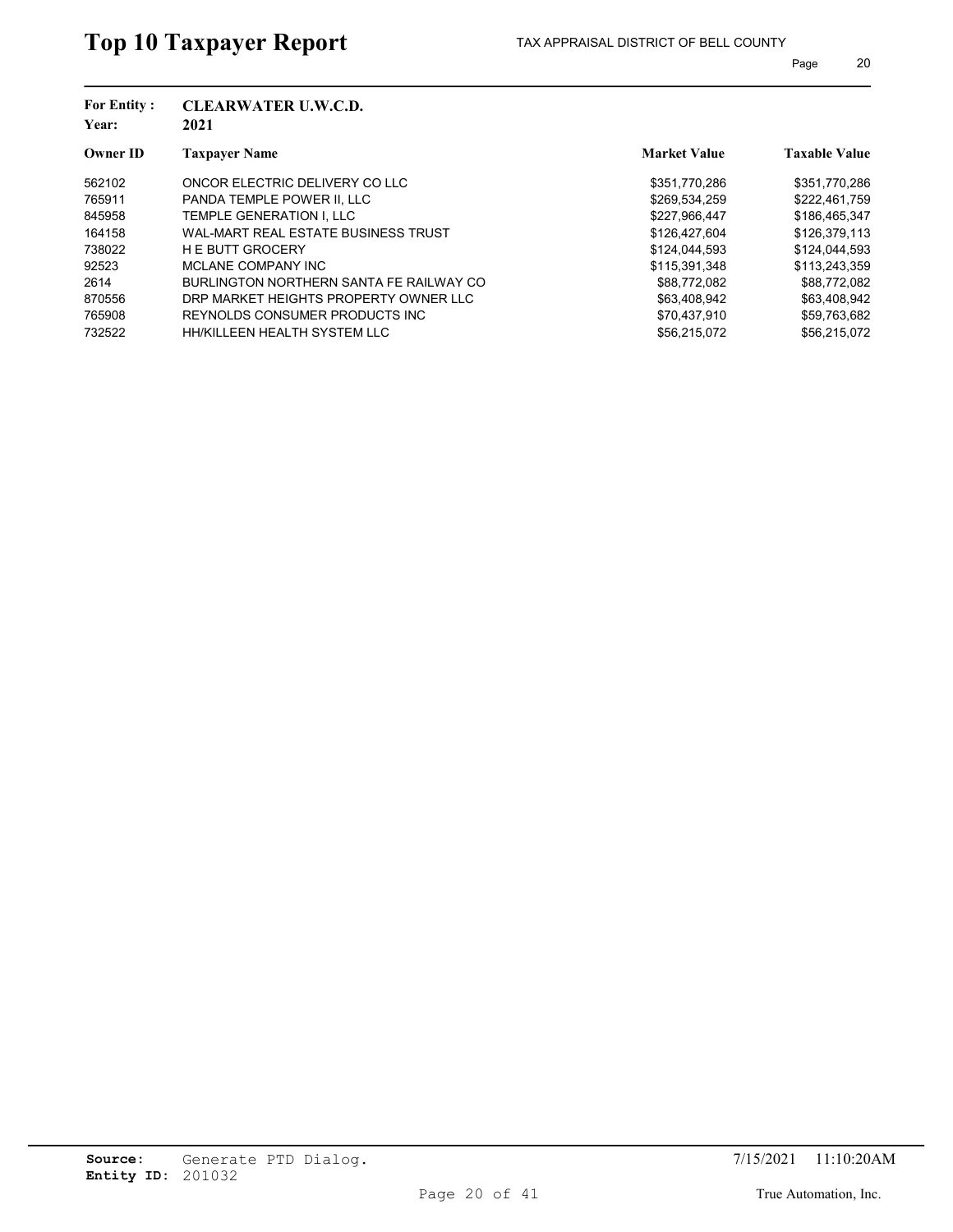| <b>COPPERAS COVE ISD</b><br>2021                  |                     |                      |
|---------------------------------------------------|---------------------|----------------------|
| <b>Taxpayer Name</b>                              | <b>Market Value</b> | <b>Taxable Value</b> |
| ONCOR ELECTRIC DELIVERY CO LLC                    | \$2,650,869         | \$2,650,869          |
| <b>BWA DEVELOPMENT INC</b>                        | \$781.000           | \$781,000            |
| CLEAR CREEK CONSTRUCTION INC                      | \$684.635           | \$684.635            |
| ATKINSON, WESLEY & BEN                            | \$633,072           | \$633,072            |
| CLARK, JAMES W II ETUX ALECIA A                   | \$667.512           | \$632,079            |
| FUGITT, WILLIAM J ETUX VICKI                      | \$556.556           | \$492,447            |
| RIVERS. MARCUS ANTHONY ETUX FALON E Y             | \$467.796           | \$467,796            |
| SINCLAIR, RODNEY WAYNE ETUX HEIDRUN               | \$448.293           | \$448.293            |
| ALMANZA, ABEL JR ETUX MARIA D                     | \$449.493           | \$424,493            |
| WESTBROOK, STEVEN D ETUX JENNIFER H GOFF-WESTBROO | \$411.692           | \$411.692            |
|                                                   |                     |                      |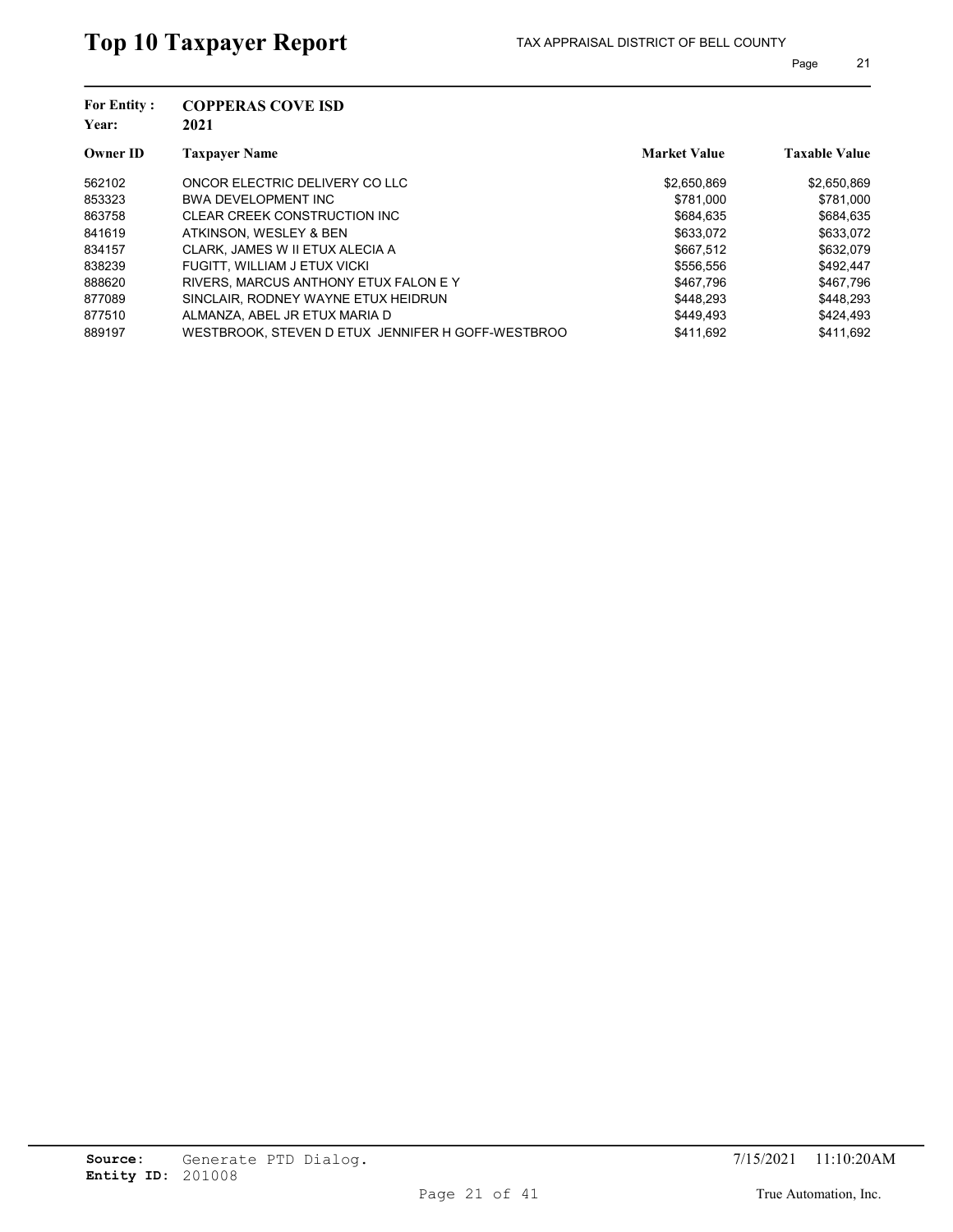| <b>For Entity:</b><br>Year: | <b>DONAHOE WATER SHED</b><br>2021    |                     |                      |
|-----------------------------|--------------------------------------|---------------------|----------------------|
| <b>Owner ID</b>             | <b>Taxpayer Name</b>                 | <b>Market Value</b> | <b>Taxable Value</b> |
| 843208                      | UNION PACIFIC RAILROAD CO            | \$2,492,041         | \$2,492,041          |
| 562102                      | ONCOR ELECTRIC DELIVERY CO LLC       | \$2,274,746         | \$2,274,746          |
| 3670                        | SCHWERTNER FARMS INC                 | \$19,653,211        | \$1,368,007          |
| 875905                      | MARTINKA, PHILLIP JAMES ETAL         | \$1,148,680         | \$1,148,680          |
| 88612                       | WILL O BELL INC                      | \$1,784,485         | \$1,082,609          |
| 832377                      | COLLINS, RALPH J JR ETUX LISA S      | \$1,316,941         | \$887,950            |
| 761567                      | SHIPLETT, HOWARD W                   | \$1,636,238         | \$785,622            |
| 803409                      | <b>GLASS FAMILY LIVING TRUST</b>     | \$4.062.075         | \$630.683            |
| 810689                      | HIRT. LOTHAR E & SANDRA L            | \$648.590           | \$624,983            |
| 864374                      | STOLLER. TIMOTHY L & AMANDA L WIEGEL | \$655.584           | \$585.231            |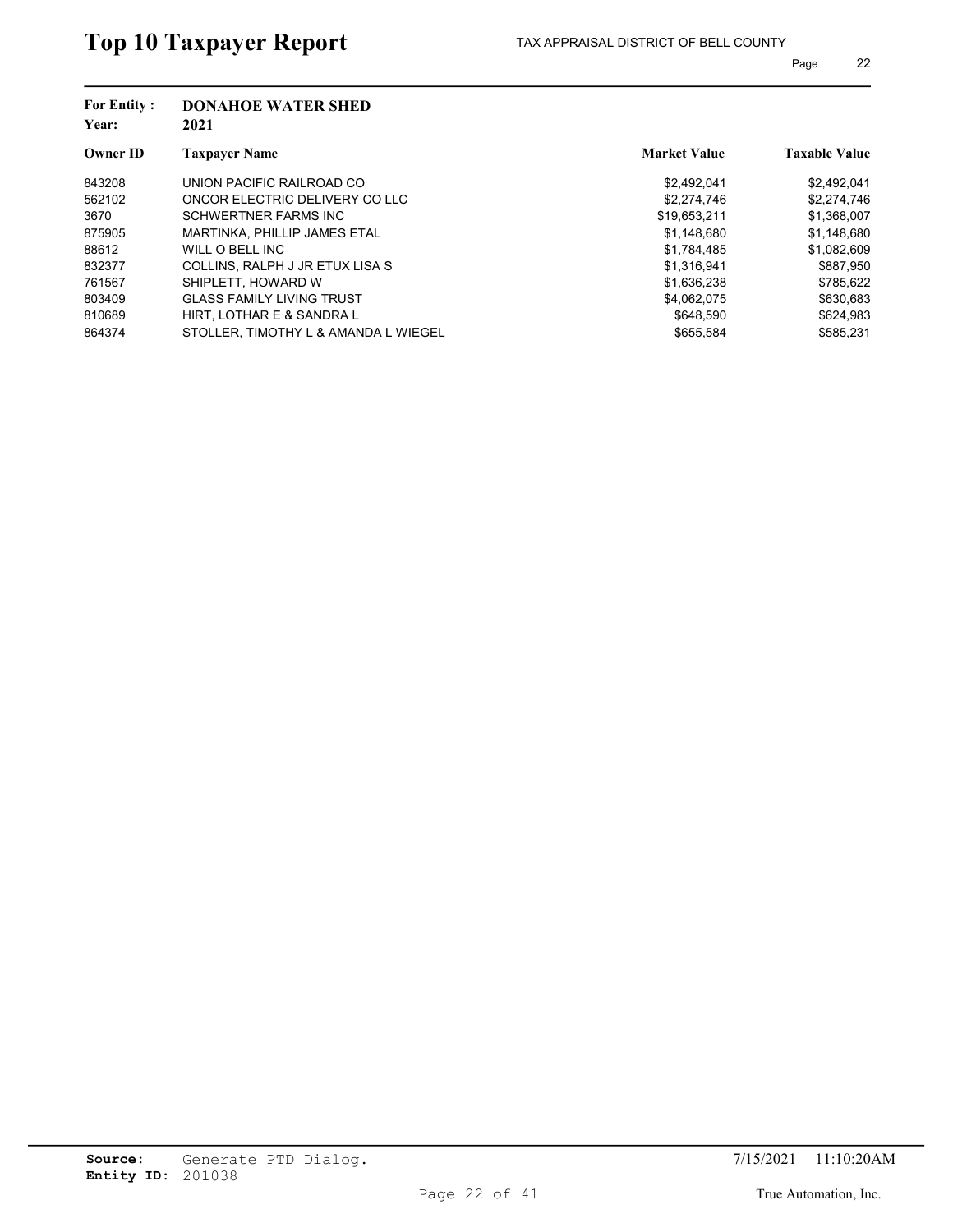| <b>For Entity:</b><br>Year: | <b>ELM CREEK WATERSHED</b><br>2021 |                     |                      |
|-----------------------------|------------------------------------|---------------------|----------------------|
| <b>Owner ID</b>             | <b>Taxpayer Name</b>               | <b>Market Value</b> | <b>Taxable Value</b> |
| 562102                      | ONCOR ELECTRIC DELIVERY CO LLC     | \$70,592,799        | \$70,592,799         |
| 765908                      | REYNOLDS CONSUMER PRODUCTS INC.    | \$70,437,910        | \$59,763,682         |
| 562067                      | PACTIV I I C                       | \$56,003,583        | \$44,305,780         |
| 874565                      | TANGLEFOOT PROPERTIES LLC          | \$32.163.412        | \$32,163,412         |
| 562105                      | PERFORMANCE FOOD GROUP INC.        | \$25,178,263        | \$24,041,370         |
| 562046                      | CARGILL INCORPORATED               | \$34,653,843        | \$20,180,802         |
| 562082                      | LJT TEXAS. LLC                     | \$16.632.875        | \$16,632,875         |
| 811360                      | STARCORR SHEETS LLC                | \$24.452.338        | \$13,275,720         |
| 876281                      | <b>LANE ENTERPRISES</b>            | \$13,002,574        | \$13,002,574         |
| 770104                      | <b>BUC-EE'S LTD</b>                | \$12.610.488        | \$12.610.488         |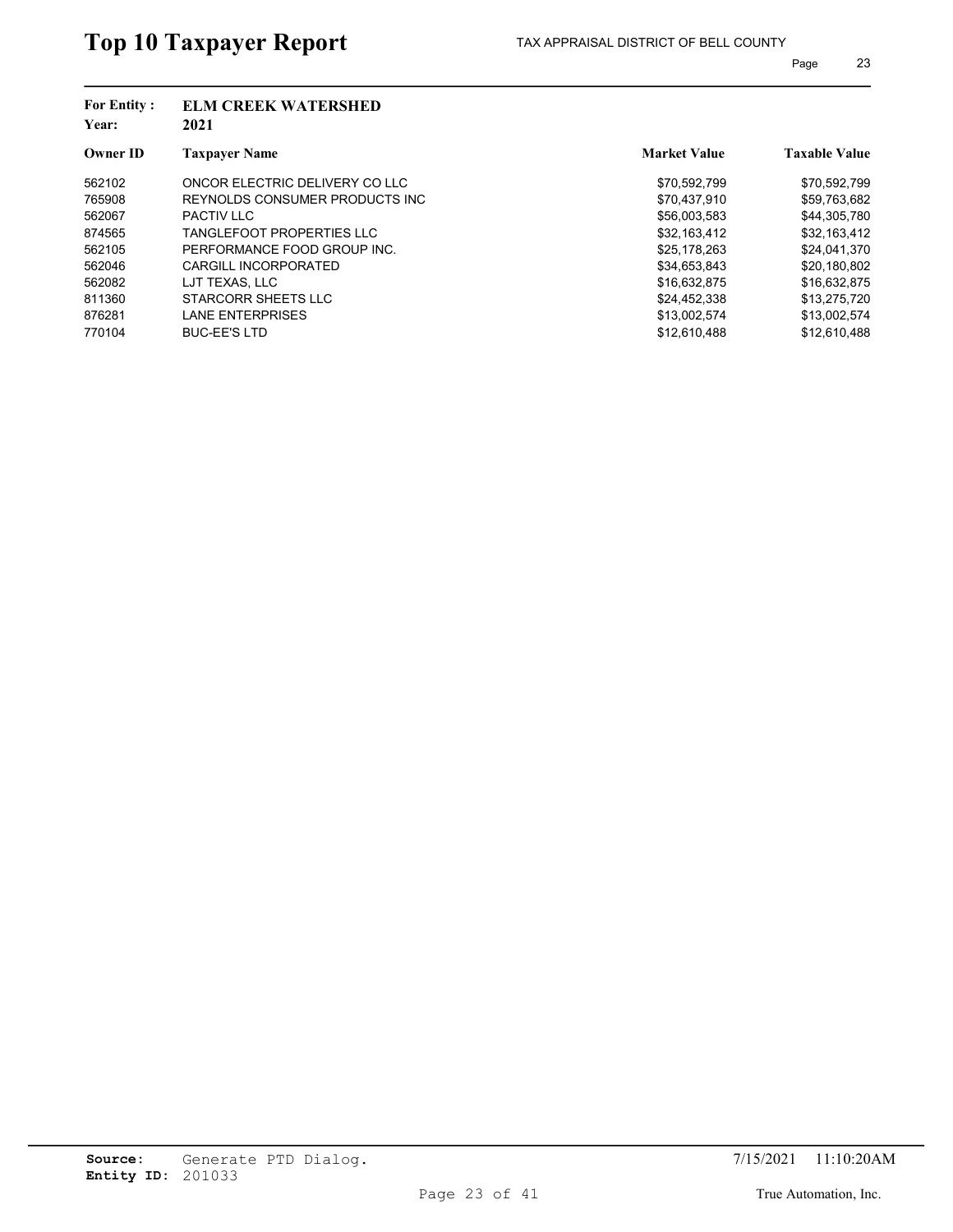| <b>For Entity:</b> | <b>FLORENCE ISD</b>                            |                     |                      |
|--------------------|------------------------------------------------|---------------------|----------------------|
| Year:              | 2021                                           |                     |                      |
| <b>Owner ID</b>    | <b>Taxpayer Name</b>                           | <b>Market Value</b> | <b>Taxable Value</b> |
| 570421             | TILLMAN, FRED                                  | \$1,559,592         | \$1,559,592          |
| 795967             | ROCK SOLID STONE QUARRY                        | \$1,346,493         | \$1,346,493          |
| 44675              | RAY. GENE W                                    | \$1,438,774         | \$1,256,328          |
| 880595             | WEISS, KEITH                                   | \$1,222,507         | \$1,187,507          |
| 877533             | EVANS, BRADLEY B SR ETUX KRISTY L LACKO        | \$1,114,334         | \$1,102,334          |
| 720201             | DOWLING, THOMAS & MICHAEL                      | \$947.714           | \$903,709            |
| 709384             | SUPERIOR STONE INC                             | \$836.396           | \$836,396            |
| 862886             | SANDERS. DAVID LEE III & KASEY LANDRUM-SANDERS | \$798.725           | \$762.680            |
| 880228             | <b>MENDENHALL, BRIAN ETUX COURTNEY</b>         | \$698.721           | \$698,721            |
| 835034             | TELLEZ. RAYBEL & VERONICA AGUILAR              | \$663.510           | \$663.510            |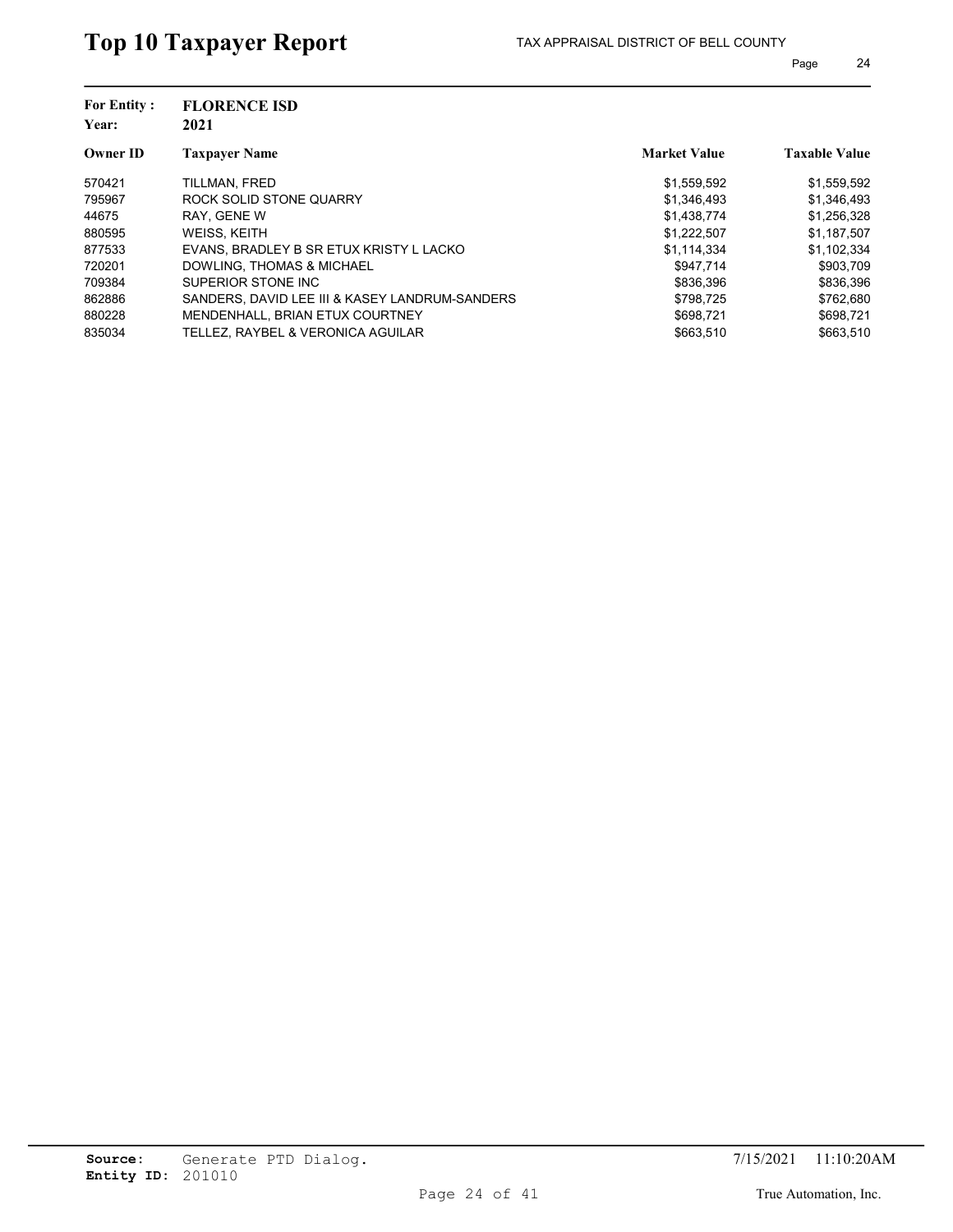| <b>GATESVILLE ISD</b><br>2021               |                     |                      |
|---------------------------------------------|---------------------|----------------------|
| <b>Taxpayer Name</b>                        | <b>Market Value</b> | <b>Taxable Value</b> |
| BOHANNON, WILLIAM T & MELISSA               | \$827.170           | \$451,639            |
| <b>WALL, KERMIT</b>                         | \$327.450           | \$157.031            |
| BLACKBURN, DAVID ALAN & ANNE DENISE MCHENRY | \$441.892           | \$144.382            |
| <b>CLAWSON, RAY</b>                         | \$1.117.864         | \$124,765            |
| PRICE. WILLIAM H                            | \$107,988           | \$107,988            |
| DERRICK. JOHN ALAN & KARIE KISHELLE         | \$511.955           | \$73,448             |
| <b>BARTEK, BULA</b>                         | \$119,320           | \$50,687             |
| EVETTS, BUFORD ETUX DOROTHY                 | \$399,954           | \$48,256             |
| PELFREY, REX F ETAL                         | \$45,500            | \$45,500             |
| <b>BARTEK, ROBERT E</b>                     | \$45.500            | \$45,500             |
|                                             |                     |                      |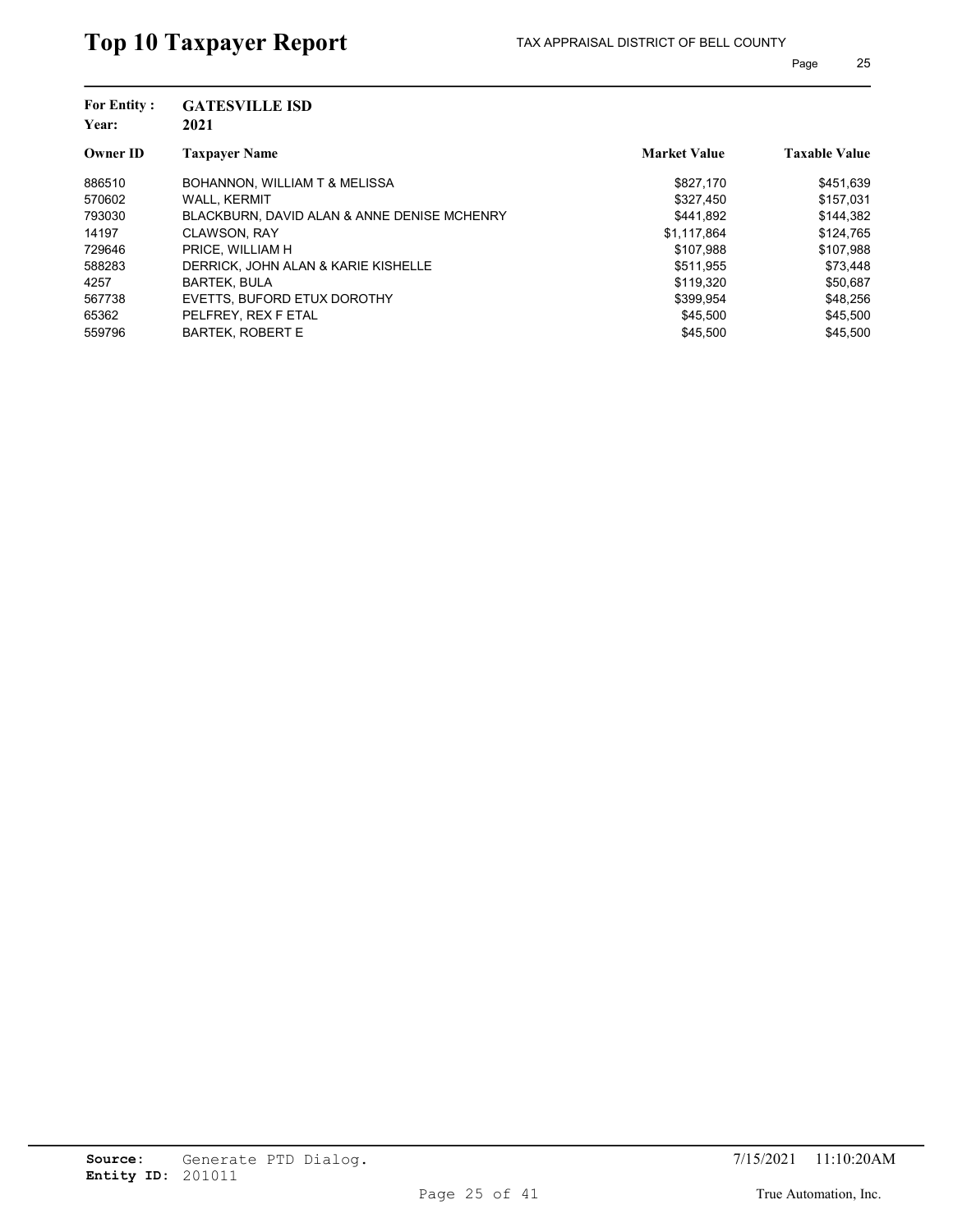| <b>For Entity:</b><br>Year: | <b>HOLLAND ISD</b><br>2021           |                     |                      |
|-----------------------------|--------------------------------------|---------------------|----------------------|
| <b>Owner ID</b>             | <b>Taxpayer Name</b>                 | <b>Market Value</b> | <b>Taxable Value</b> |
| 843208                      | UNION PACIFIC RAILROAD CO            | \$4.709.203         | \$4,709,203          |
| 562102                      | ONCOR ELECTRIC DELIVERY CO LLC       | \$4,460,116         | \$4,460,116          |
| 719640                      | <b>HOLLAND APARTMENTS LTD</b>        | \$2,178,201         | \$2,178,201          |
| 562147                      | ATMOS ENERGY/MID-TEX PIPELINE        | \$1,966,784         | \$1,800,343          |
| 77234                       | SNYDERS LTD                          | \$1,441,175         | \$1,441,175          |
| 725651                      | SIMPLOT AB RETAIL INC                | \$1,320,137         | \$1,320,137          |
| 540317                      | <b>HOARD FAMILY REVOCABLE TRUST</b>  | \$1,589,064         | \$1,214,615          |
| 34633                       | <b>HOLLAND SCRAP &amp; RECYCLING</b> | \$1,209,895         | \$1,209,895          |
| 609177                      | HARLAN, FLOYD L LIVING TRUST         | \$862,197           | \$862,197            |
| 786728                      | RESMAS PROPERTIES LLC                | \$1,022,142         | \$831.204            |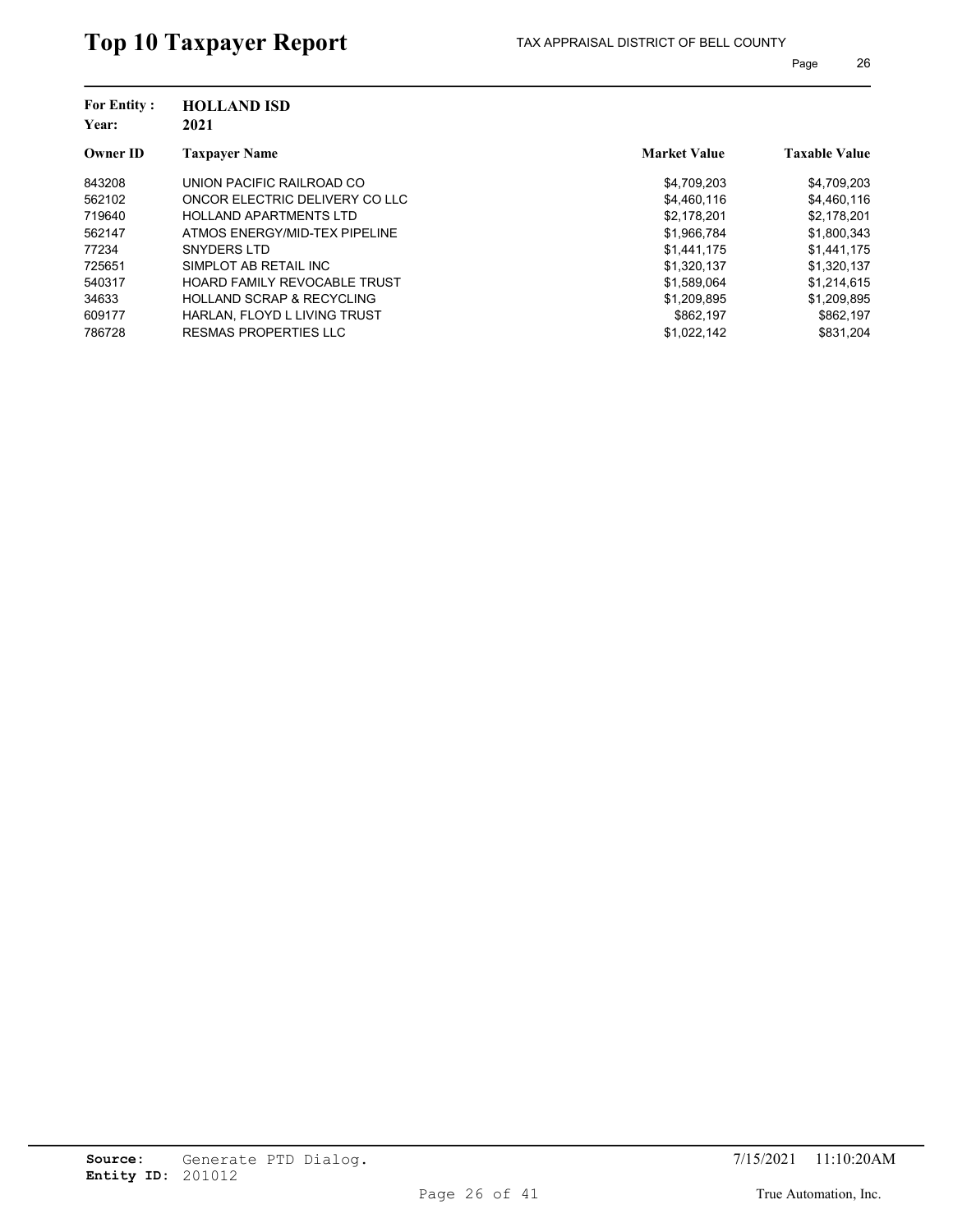| <b>For Entity:</b><br>Year: | <b>KILLEEN ISD</b><br>2021                        |                     |                      |
|-----------------------------|---------------------------------------------------|---------------------|----------------------|
| <b>Owner ID</b>             | <b>Taxpayer Name</b>                              | <b>Market Value</b> | <b>Taxable Value</b> |
| 562102                      | ONCOR ELECTRIC DELIVERY CO LLC                    | \$130,012,617       | \$130,012,617        |
| 870556                      | DRP MARKET HEIGHTS PROPERTY OWNER LLC             | \$63,408,942        | \$63,408,942         |
| 732522                      | HH/KILLEEN HEALTH SYSTEM LLC                      | \$56.215.072        | \$56.215.072         |
| 858752                      | MGC PURE CHEMICALS AMERICA. INC.                  | \$50,227,979        | \$50,227,979         |
| 790513                      | WAL-MART STORES TEXAS LLC                         | \$31,266,612        | \$31,266,612         |
| 865654                      | <b>MFT - IP KILLEEN LLC</b>                       | \$27,958,138        | \$27,958,138         |
| 765871                      | LHCS LLC                                          | \$27.160.897        | \$27,096,235         |
| 839093                      | AMBER CHASE TOWNHOMES LLC & HUNTINGTON APARTMENTS | \$25.396.850        | \$25,396,850         |
| 164158                      | WAL-MART REAL ESTATE BUSINESS TRUST               | \$23,260,147        | \$23,260,147         |
| 562050                      | CENTRAL TELEPHONE CO OF TEXAS                     | \$22,123,038        | \$22.123.038         |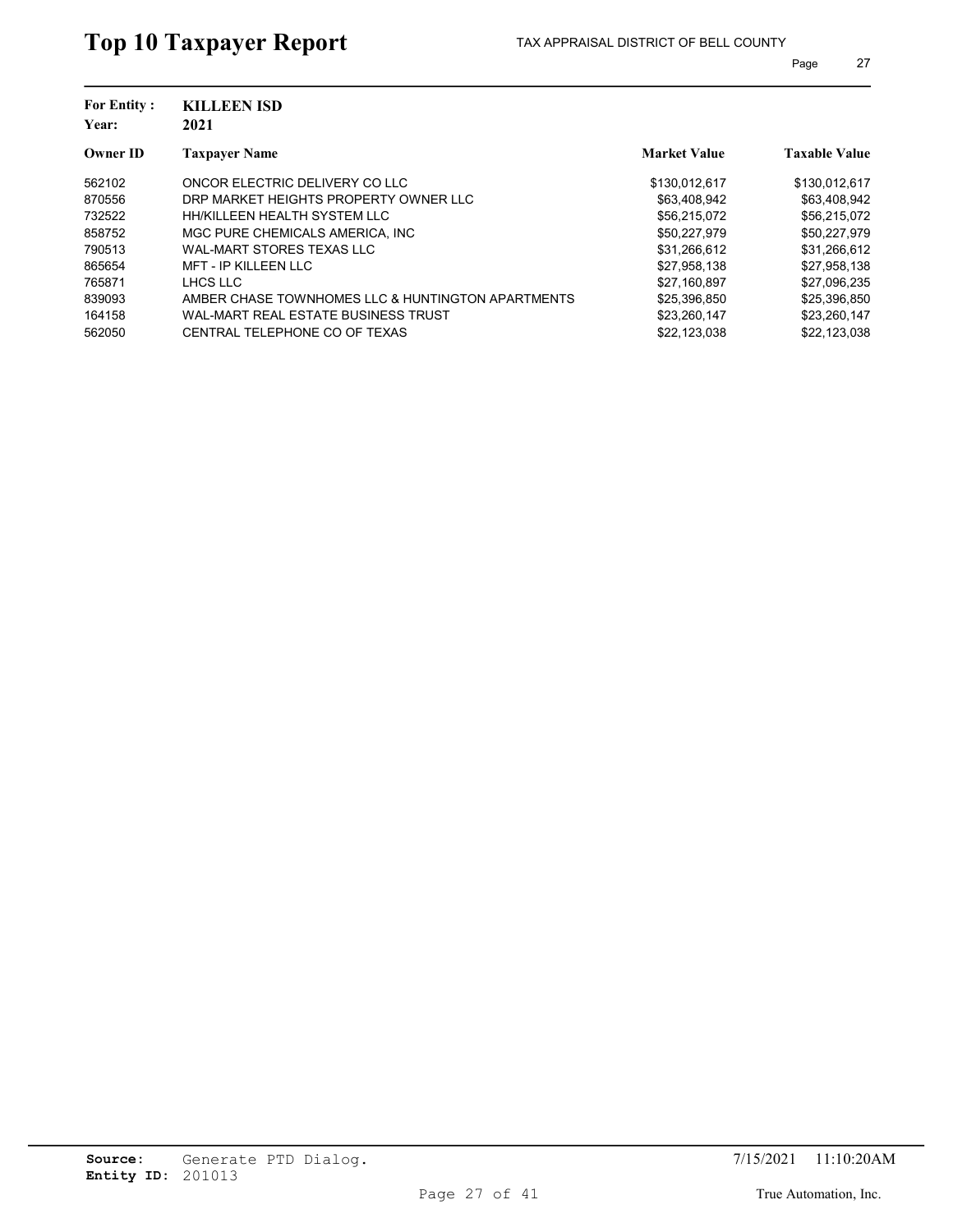|                                                                | <b>Taxable Value</b> |
|----------------------------------------------------------------|----------------------|
| <b>Market Value</b><br><b>Taxpayer Name</b><br><b>Owner ID</b> |                      |
| 731587<br>RANCHO DIAMONTE LP<br>\$3,557,122                    | \$1,496,732          |
| 608595<br>\$810.961<br>DWO LLC                                 | \$810.961            |
| \$485.088<br>735572<br>CP SUMMIT GROUP LP                      | \$485.088            |
| \$600,000<br>614132<br>YOUNG. MICHAEL ETUX DEBRA               | \$467,084            |
| 794526<br>KURZYNIEC. JOHN JOSEPH<br>\$515,752                  | \$404,553            |
| 817083<br>SANTIBANEZ, JUAN ETUX LETICIA ROMERO<br>\$498.964    | \$382,309            |
| 616890<br>\$464.871<br>RAKOWSKI, KENNETH R                     | \$366,889            |
| SIMMONS, KENNETH R & SANDRA D<br>524819<br>\$401.859           | \$351,551            |
| 606303<br>WALKER, RICHARD A & FRIEDERIKE M<br>\$643,501        | \$326,755            |
| \$372.031<br><b>BROOKS, TERI ANN</b><br>40191                  | \$296.670            |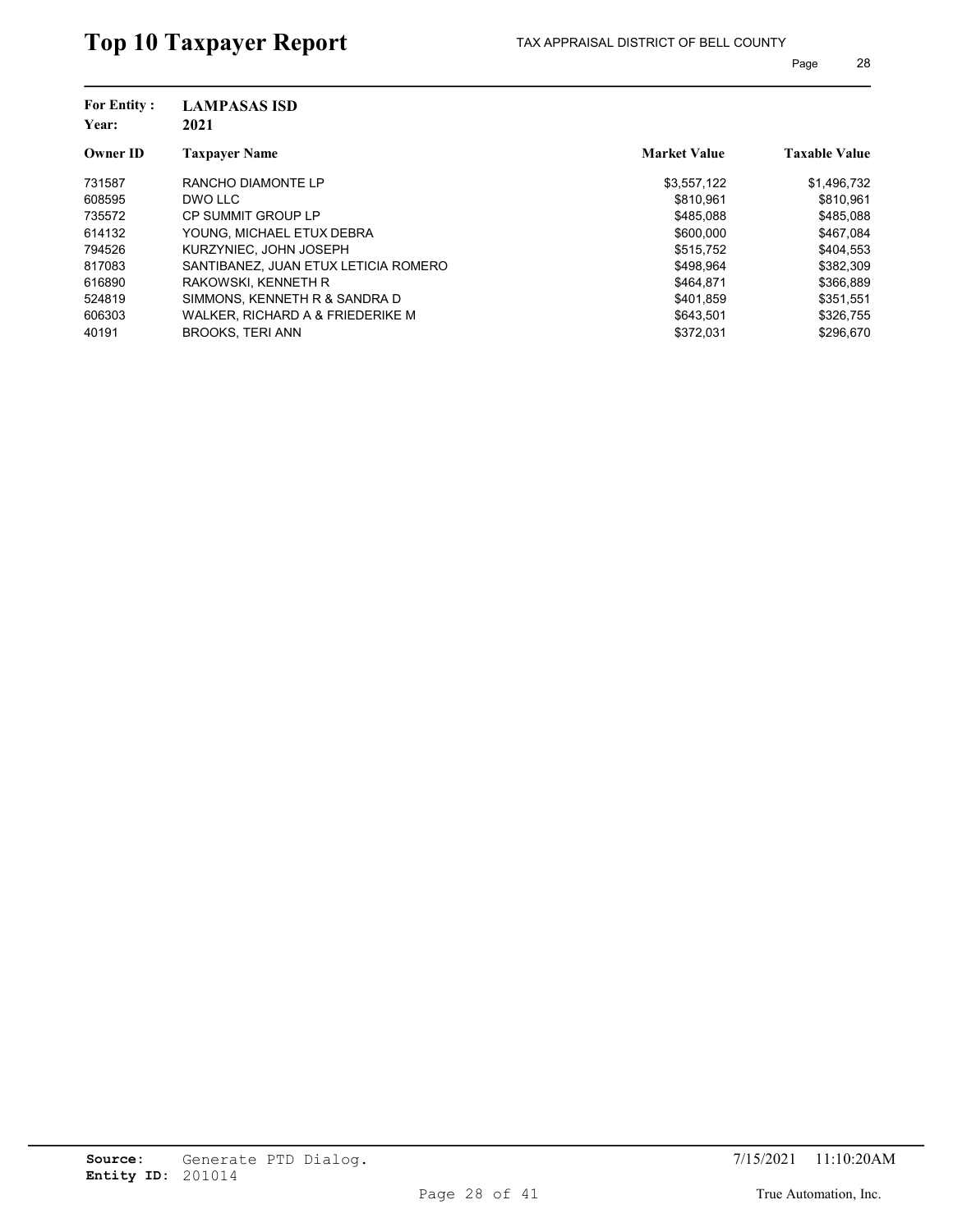| <b>For Entity:</b><br>Year: | <b>LITTLE RIVER-ACADEMY</b><br>2021 |                     |                      |
|-----------------------------|-------------------------------------|---------------------|----------------------|
| <b>Owner ID</b>             | <b>Taxpayer Name</b>                | <b>Market Value</b> | <b>Taxable Value</b> |
| 620158                      | <b>BRUGGMAN INVESTMENTS LLC</b>     | \$1,456,118         | \$1,456,118          |
| 562147                      | ATMOS ENERGY/MID-TEX PIPELINE       | \$1,418,359         | \$1,418,359          |
| 865313                      | KMGF LTD                            | \$1,355,211         | \$1,355,211          |
| 44810                       | LITTLE RIVER 1983 LIMITED           | \$1,021,625         | \$1,021,625          |
| 562133                      | TEXAS INDUSTRIAL REMCOR INC         | \$797,423           | \$797,423            |
| 752578                      | ARC3 DGADYTX01 LLC LLC              | \$787.900           | \$787,900            |
| 831027                      | KERRIE PROPERTY GROUP LLC           | \$701.656           | \$701,656            |
| 763428                      | <b>LEINART LLC</b>                  | \$526.242           | \$526.242            |
| 93236                       | <b>FIKES WHOLESALE INC</b>          | \$516,281           | \$516,281            |
| 872638                      | SKYMARK BORROWER LLC                | \$511,000           | \$511.000            |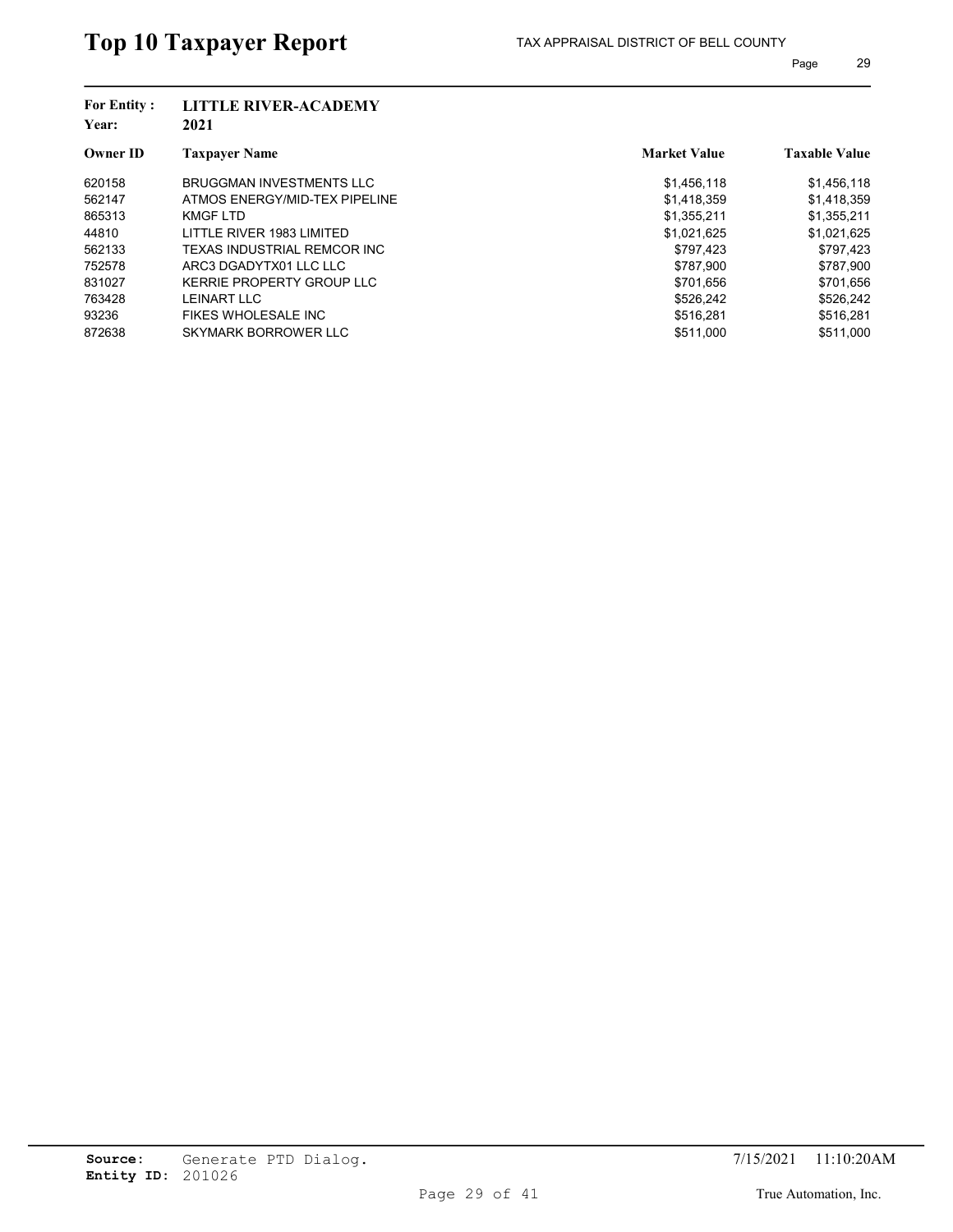| <b>For Entity:</b><br>Year: | <b>MOODY ISD</b><br>2021                    |                     |                      |
|-----------------------------|---------------------------------------------|---------------------|----------------------|
| <b>Owner ID</b>             | <b>Taxpayer Name</b>                        | <b>Market Value</b> | <b>Taxable Value</b> |
| 2614                        | BURLINGTON NORTHERN SANTA FE RAILWAY CO     | \$2,339,197         | \$2,339,197          |
| 892028                      | FIKES, KIM C & FIKES FAMILY REVOCABLE TRUST | \$2.171.364         | \$1,941,614          |
| 562037                      | <b>BRAZOS ELECTRIC POWER COOP</b>           | \$1.138.960         | \$1,138,960          |
| 637289                      | PACESETTER INVESTMENTS LP                   | \$2,264,838         | \$910.611            |
| 562102                      | ONCOR ELECTRIC DELIVERY CO LLC              | \$776.614           | \$776.614            |
| 874880                      | ARCOSA AGGREGATES INC                       | \$649.886           | \$649.886            |
| 766072                      | SANCHEZ, RAMIRO RODRIGUEZ                   | \$547.871           | \$547,871            |
| 726741                      | SLENTZ, WILLIAM A ETUX CAROLYN S            | \$450.971           | \$450.971            |
| 847964                      | <b>HOHLE, MARK THOMAS</b>                   | \$397.242           | \$397,242            |
| 817247                      | <b>BROWN, LESLIE ANNE</b>                   | \$388.992           | \$388.992            |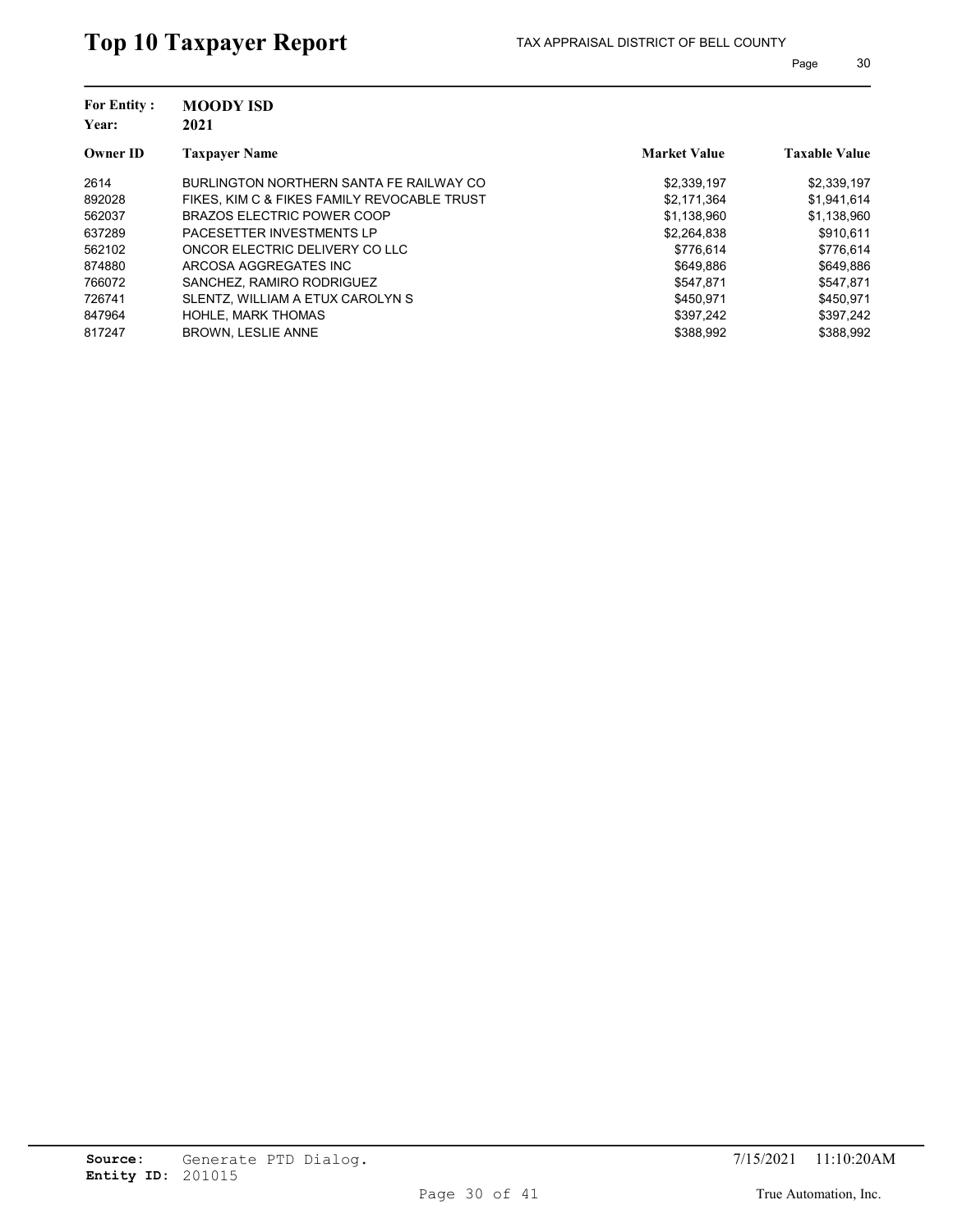| <b>For Entity:</b><br>Year: | <b>MORGANS POINT RESORT CITY</b><br>2021 |                     |                      |
|-----------------------------|------------------------------------------|---------------------|----------------------|
| <b>Owner ID</b>             | <b>Taxpayer Name</b>                     | <b>Market Value</b> | <b>Taxable Value</b> |
| 562102                      | ONCOR ELECTRIC DELIVERY CO LLC           | \$1,755,592         | \$1,755,592          |
| 704508                      | SMITH, JASON D ETUX MARLA                | \$1,435,749         | \$1,435,749          |
| 541564                      | MOORE. ERNEST R ETUX LORRAINE H          | \$1,451,599         | \$1,268,727          |
| 159806                      | MORGANS POINT INVESTMENTS INC            | \$1,108,976         | \$1,108,976          |
| 558952                      | RAS INVESTMENTS L L C                    | \$1,082,684         | \$1,082,684          |
| 844659                      | MAGANA, MICHAEL J ETUX MARLO N           | \$933.118           | \$933,118            |
| 835295                      | LEGG. LARRY ETUX MARY D'ANN              | \$875.414           | \$875,414            |
| 892398                      | <b>CONFIDENTIAL OWNER</b>                | \$863.837           | \$863.837            |
| 615265                      | FOWLER, GUY H & CYNTHIA J                | \$835,000           | \$835,000            |
| 692644                      | MARTIN, KENNETH L & DEANN M              | \$835,018           | \$829.979            |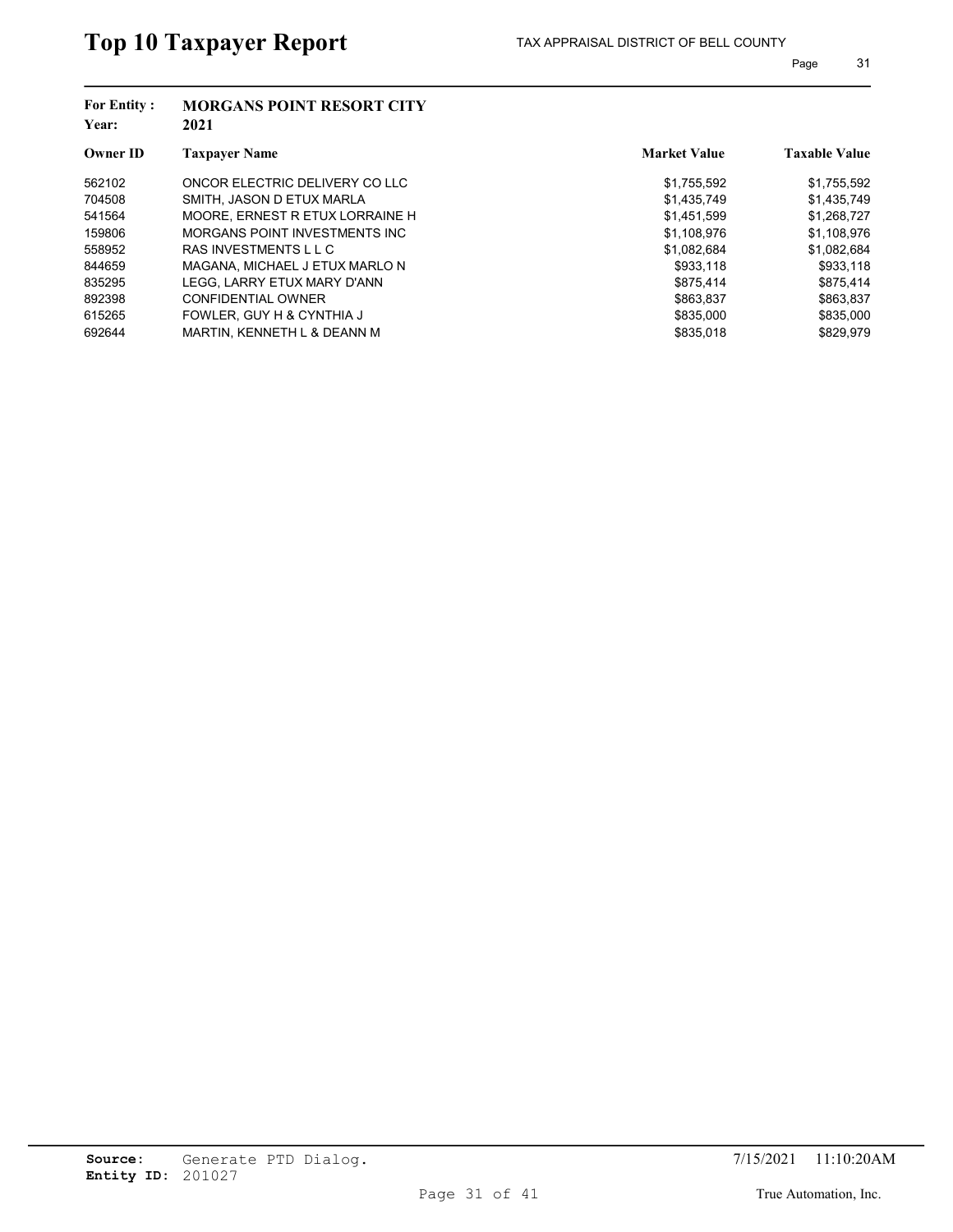| <b>For Entity:</b><br>Year: | <b>MUD NO 1 BELL COUNTY</b><br>2021    |                     |                      |
|-----------------------------|----------------------------------------|---------------------|----------------------|
| <b>Owner ID</b>             | <b>Taxpayer Name</b>                   | <b>Market Value</b> | <b>Taxable Value</b> |
| 765648                      | CONTINENTAL HOMES OF TEXAS LP          | \$1,533,937         | \$1,533,937          |
| 795421                      | TIPPIT HOMES INC                       | \$711.650           | \$711,650            |
| 860619                      | O'LEARY FAMILY 1990 REVOCABLE TRUST    | \$633,550           | \$633,550            |
| 585049                      | WHITIS LAND INVESTMENTS LTD            | \$620,813           | \$620,813            |
| 827133                      | AKINS, FERRIS F JR ETUX SUZANNE C      | \$558,043           | \$523,019            |
| 745210                      | STYLECRAFT CENTRAL TEXAS LP            | \$487,332           | \$487,332            |
| 562102                      | ONCOR ELECTRIC DELIVERY CO LLC         | \$481.013           | \$481.013            |
| 864076                      | KEYES, DUSTIN & WENDY BUENO            | \$453.124           | \$443.124            |
| 879143                      | PINKNEY, MICHAEL & SHARON              | \$427,558           | \$417,558            |
| 883661                      | WBW DEVELOPMENT GROUP LLC - SERIES 039 | \$407.950           | \$407.950            |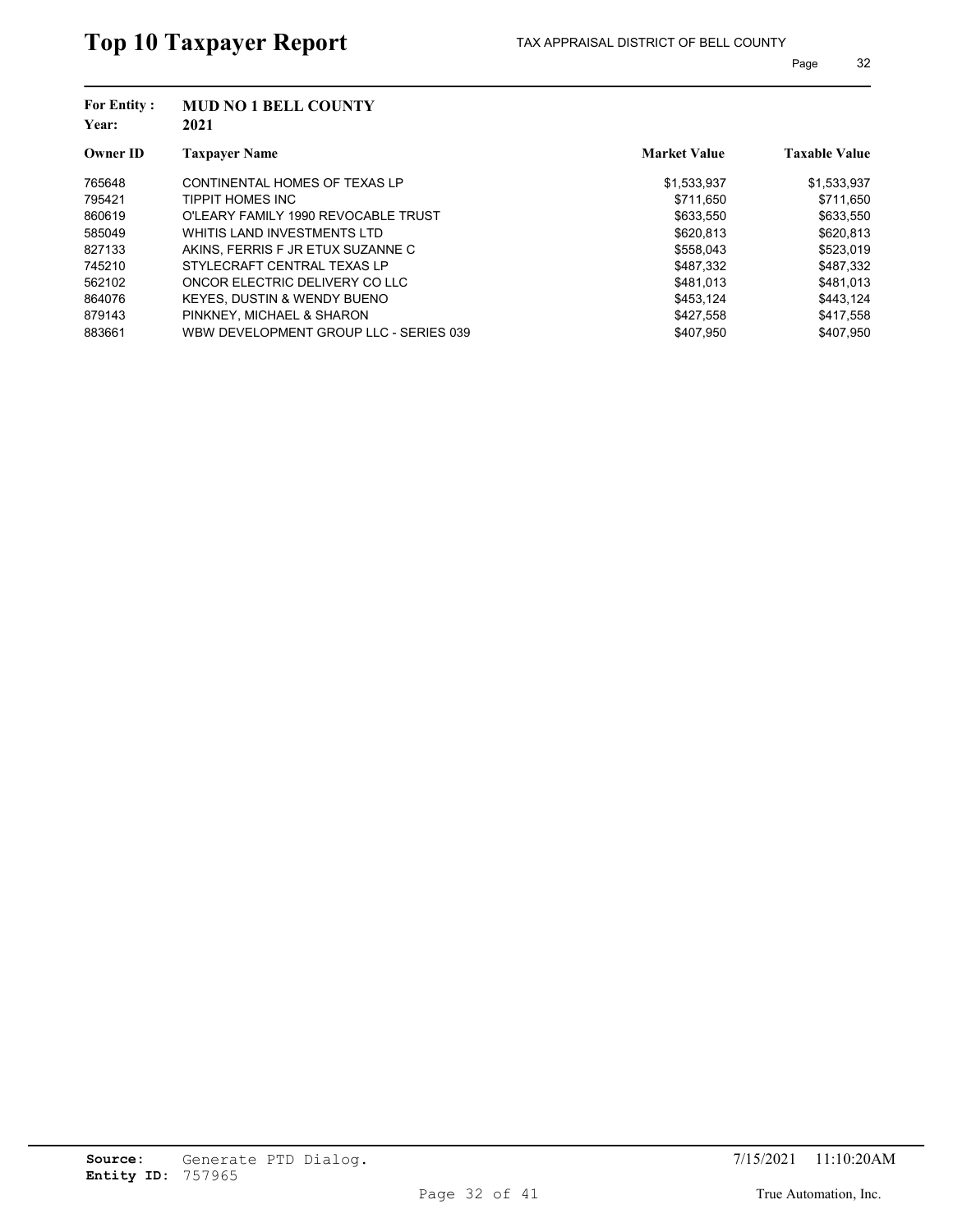| <b>For Entity:</b><br>Year: | <b>MUD NO 2 BELL COUNTY</b><br>2021 |                     |                      |
|-----------------------------|-------------------------------------|---------------------|----------------------|
| <b>Owner ID</b>             | <b>Taxpayer Name</b>                | <b>Market Value</b> | <b>Taxable Value</b> |
| 645902                      | WBW LAND INVESTMENTS LP             | \$3,950,957         | \$3,950,957          |
| 562102                      | ONCOR ELECTRIC DELIVERY CO LLC      | \$1,809,626         | \$1,809,626          |
| 688935                      | WHITIS LAND INVESTMENTS LTD         | \$547,453           | \$547,453            |
| 585049                      | WHITIS LAND INVESTMENTS LTD         | \$28,074            | \$28,074             |
| 777047                      | WBW LAND INVESTMENTS LP ETAL        | \$20,000            | \$20,000             |
| 12831                       | CITY OF KILLEEN                     | \$2,204             | \$72                 |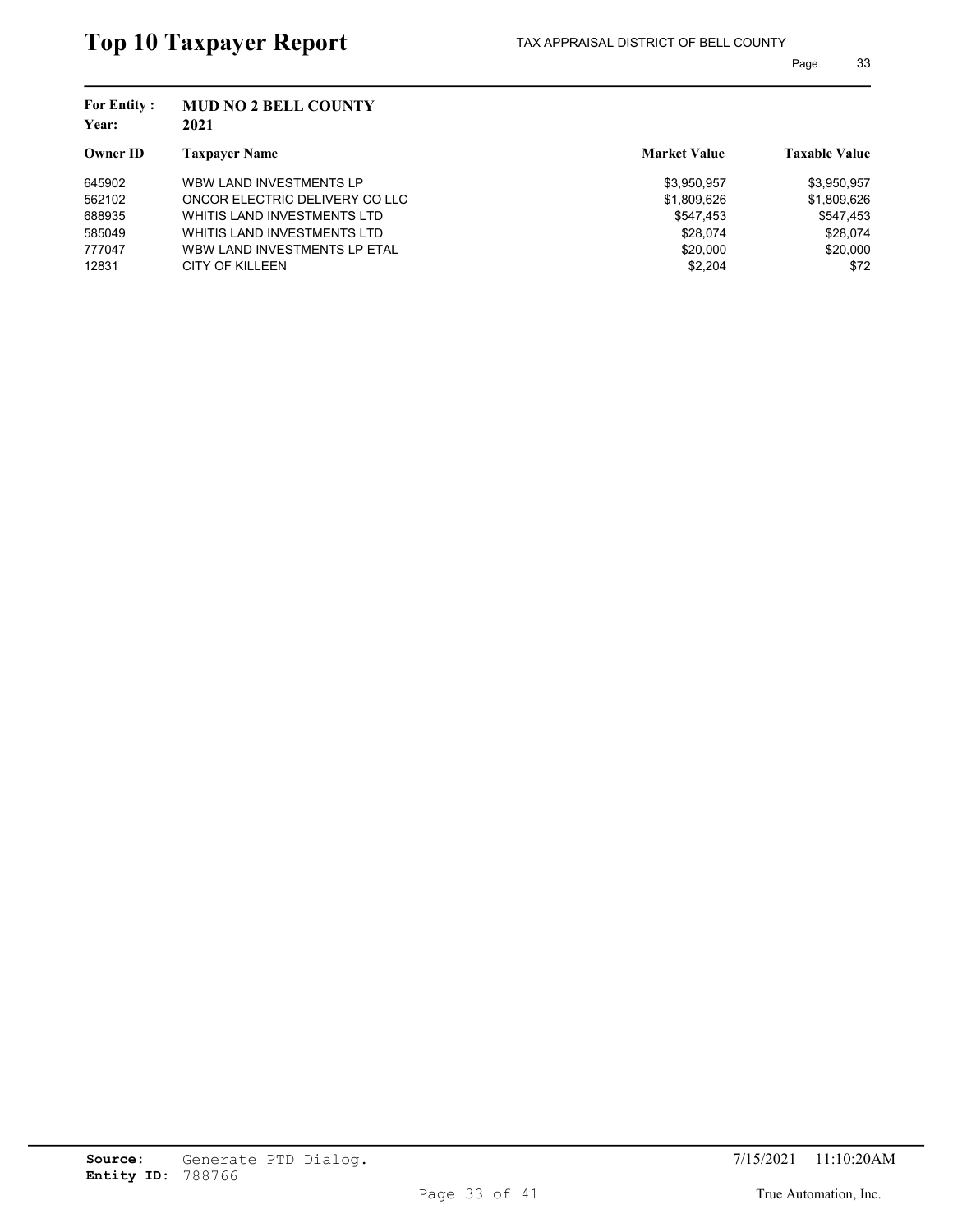| <b>For Entity:</b><br>Year: | <b>ROGERS ISD</b><br>2021               |                     |                      |
|-----------------------------|-----------------------------------------|---------------------|----------------------|
| <b>Owner ID</b>             | <b>Taxpayer Name</b>                    | <b>Market Value</b> | <b>Taxable Value</b> |
| 562102                      | ONCOR ELECTRIC DELIVERY CO LLC          | \$9,808,851         | \$9,808,851          |
| 2614                        | BURLINGTON NORTHERN SANTA FE RAILWAY CO | \$7,965,109         | \$7,965,109          |
| 227138                      | D & M COMMUNITY GRAIN LLC               | \$3,007,546         | \$2,941,778          |
| 562070                      | FLINT HILLS RESOURCES LP                | \$2,122,418         | \$2,122,418          |
| 562147                      | ATMOS ENERGY/MID-TEX PIPELINE           | \$1,827,649         | \$1,714,660          |
| 756550                      | JANYSEK, DON R                          | \$1.077.775         | \$1,077,775          |
| 865015                      | PRITCHARD. BRETT H ETUX CINDY M         | \$1.100.000         | \$897,993            |
| 786943                      | TUCKER. JEFFREY STEVEN ETUX MELINDA ANN | \$1.139.866         | \$810.475            |
| 890237                      | HALABY, SABA S IRREVOCABLE 1997 TRUST   | \$1,075,041         | \$803,375            |
| 794747                      | MAYO. JOHN B ETUX NICOLE A              | \$945.832           | \$742.097            |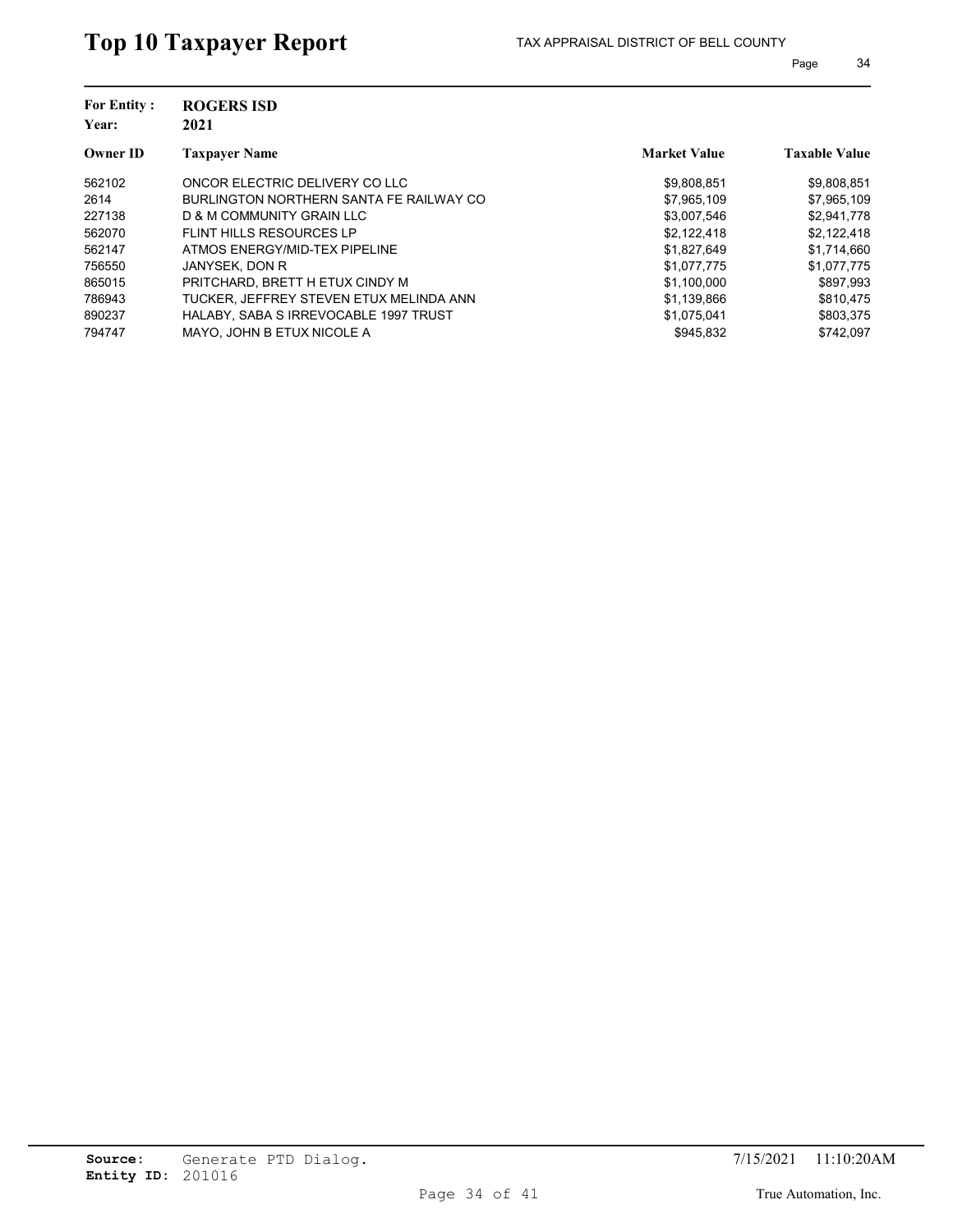| <b>For Entity:</b><br>Year: | <b>ROSEBUD-LOTT ISD</b><br>2021              |                     |                      |
|-----------------------------|----------------------------------------------|---------------------|----------------------|
| <b>Owner ID</b>             | <b>Taxpayer Name</b>                         | <b>Market Value</b> | <b>Taxable Value</b> |
| 726005                      | SHOEMAKER, ASHLEY ALLEN ETVIR LUCAS          | \$806,896           | \$714,754            |
| 755198                      | HOELSCHER, DALE ETUX KATHY                   | \$710,527           | \$528,015            |
| 864943                      | BELL, SHAWNA LEA                             | \$608.574           | \$520.833            |
| 856593                      | SMITH, KEITH M ETUX LUCINDA G                | \$518.580           | \$518,580            |
| 5812                        | BENOLKEN, FRANK ETUX LISA                    | \$806,623           | \$451,239            |
| 873637                      | GARCIA. CHRISTOPHER SAMUEL ETUX ELAINE MARIE | \$486.284           | \$449.284            |
| 894488                      | <b>FRICK. TROY ETUX SUSAN</b>                | \$450.551           | \$425,551            |
| 872778                      | AIRVILLE 8429 FM 2904 LLC                    | \$406.460           | \$406.460            |
| 855649                      | AMESCUA, ANDREW & TAMARA                     | \$425,219           | \$365,414            |
| 562070                      | FLINT HILLS RESOURCES LP                     | \$358,816           | \$358.816            |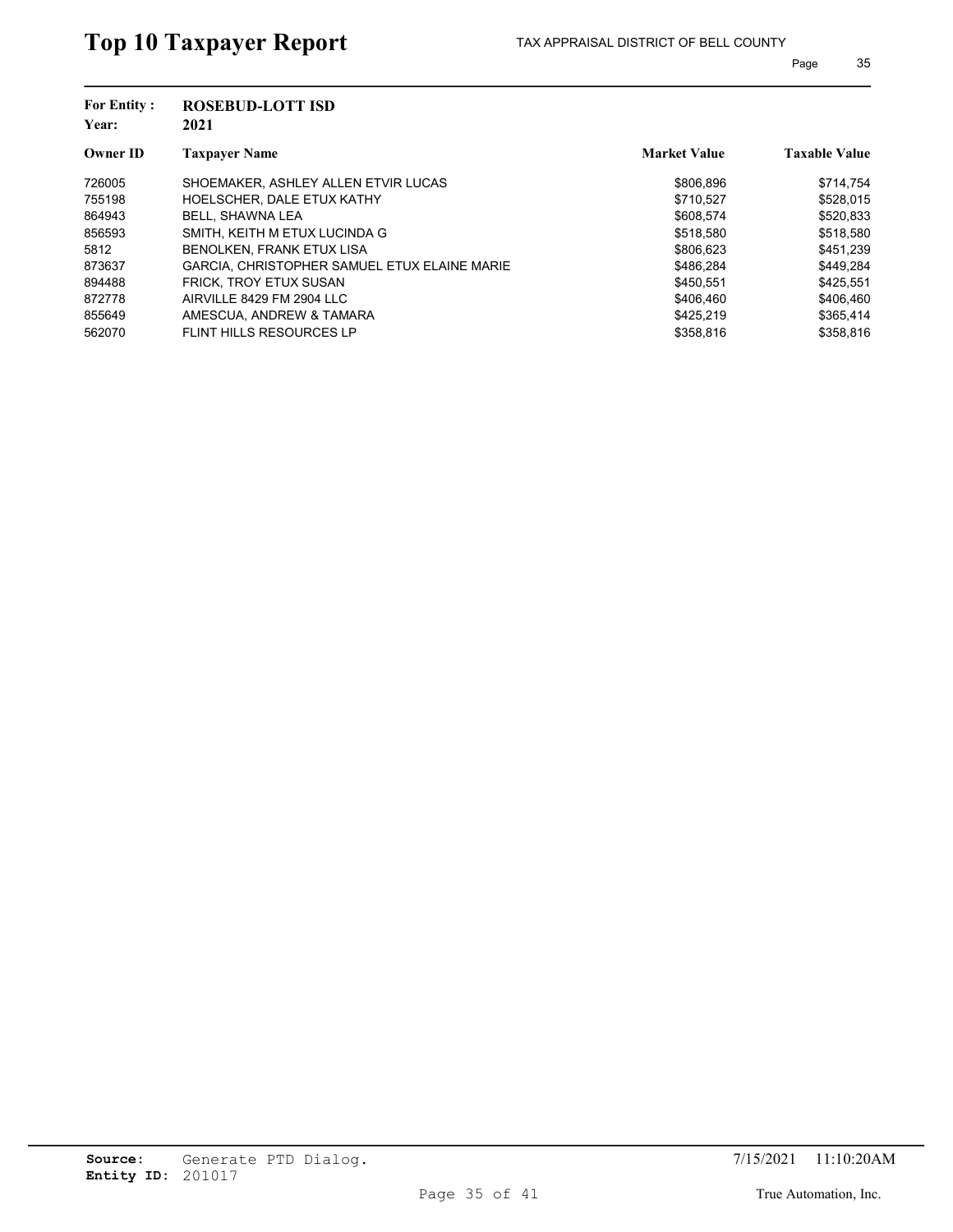| <b>For Entity:</b><br>Year: | <b>SALADO ISD</b><br>2021               |                     |                      |
|-----------------------------|-----------------------------------------|---------------------|----------------------|
| <b>Owner ID</b>             | <b>Taxpayer Name</b>                    | <b>Market Value</b> | <b>Taxable Value</b> |
| 562102                      | ONCOR ELECTRIC DELIVERY CO LLC          | \$29,563,349        | \$29,563,349         |
| 848332                      | 1670 PROPERTIES LLC                     | \$4,991,945         | \$4,991,945          |
| 760030                      | JYKM TEXAS TRAVEL CENTER LLC            | \$4,824,777         | \$4,824,777          |
| 620887                      | SALADO OPERATIONS, LLC                  | \$3,567,703         | \$3,567,703          |
| 732762                      | <b>RAS INVESTMENTS LLC</b>              | \$3,439,225         | \$3,439,225          |
| 637647                      | SALADO HOSPITALITY INVESTMENTS LLC ETAL | \$3,100,000         | \$3,100,000          |
| 724816                      | <b>4C RENTALS LLC</b>                   | \$3,000,402         | \$3,000,402          |
| 89974                       | <b>WOLFF CONSTRUCTION</b>               | \$2,705,117         | \$2,705,117          |
| 798693                      | STAGECOACH 1943 LP                      | \$2,652,789         | \$2,652,789          |
| 768176                      | LAW. SCOTT V ETUX JESSICA D             | \$2,532,158         | \$2,532,158          |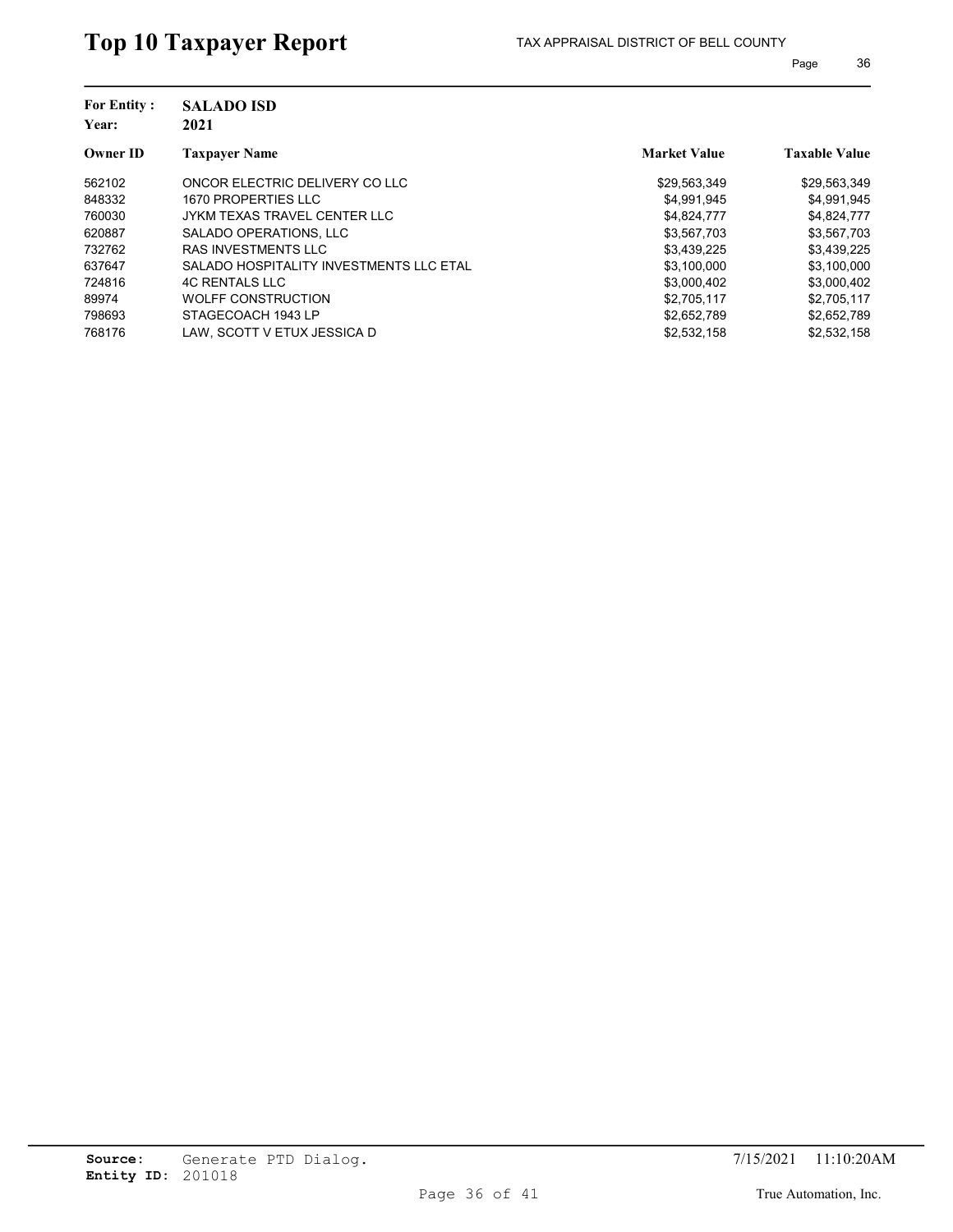| <b>For Entity:</b><br>Year: | <b>TEMPLE COLLEGE</b><br>2021           |                     |                      |
|-----------------------------|-----------------------------------------|---------------------|----------------------|
| <b>Owner ID</b>             | <b>Taxpayer Name</b>                    | <b>Market Value</b> | <b>Taxable Value</b> |
| 738022                      | <b>H E BUTT GROCERY</b>                 | \$124,044,593       | \$124,044,593        |
| 92523                       | MCLANE COMPANY INC                      | \$115,391,348       | \$113,243,359        |
| 765911                      | PANDA TEMPLE POWER II. LLC              | \$269,534,259       | \$100,203,579        |
| 845958                      | TEMPLE GENERATION I. LLC                | \$227,966,447       | \$93,305,897         |
| 164158                      | WAL-MART REAL ESTATE BUSINESS TRUST     | \$92,661,457        | \$92,661,457         |
| 874567                      | WILSONART LLC                           | \$90,093,261        | \$89,077,050         |
| 562102                      | ONCOR ELECTRIC DELIVERY CO LLC          | \$73,280,530        | \$73,280,530         |
| 765908                      | REYNOLDS CONSUMER PRODUCTS INC.         | \$70.437.910        | \$68,182,488         |
| 562067                      | <b>PACTIV LLC</b>                       | \$56,003.583        | \$52,995,053         |
| 2614                        | BURLINGTON NORTHERN SANTA FE RAILWAY CO | \$41.905.883        | \$41.905.883         |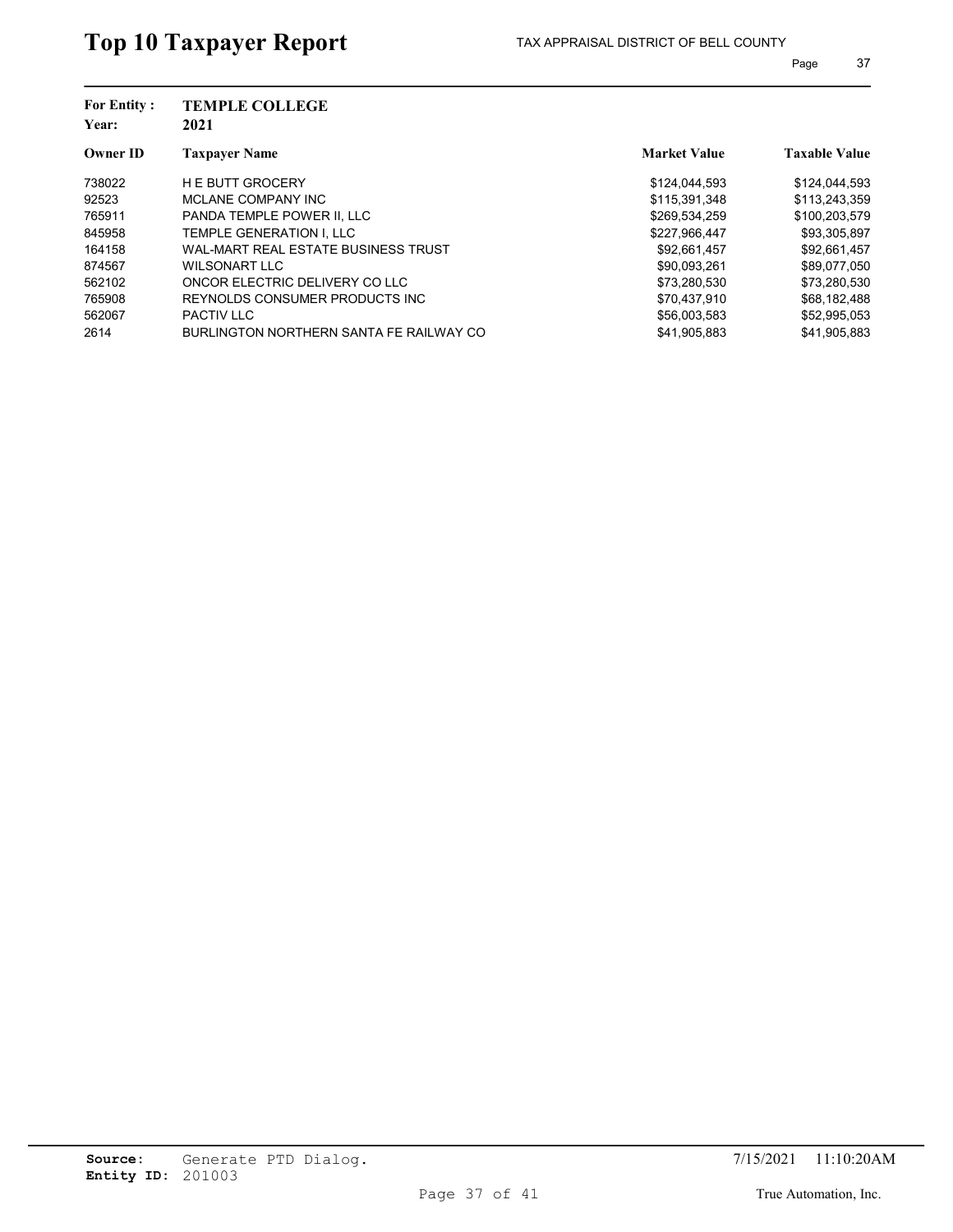| <b>For Entity:</b><br>Year: | <b>TEMPLE HEALTH AND BIOSCIENCE</b><br>2021 |                     |                      |
|-----------------------------|---------------------------------------------|---------------------|----------------------|
| <b>Owner ID</b>             | <b>Taxpayer Name</b>                        | <b>Market Value</b> | <b>Taxable Value</b> |
| 765911                      | PANDA TEMPLE POWER II. LLC                  | \$269,534,259       | \$222,461,759        |
| 845958                      | TEMPLE GENERATION I. LLC                    | \$227,966,447       | \$186,465,347        |
| 738022                      | <b>HE BUTT GROCERY</b>                      | \$124,044.593       | \$124,044,593        |
| 92523                       | MCLANE COMPANY INC                          | \$115,391,348       | \$113,243,359        |
| 562102                      | ONCOR ELECTRIC DELIVERY CO LLC              | \$94,302,619        | \$94,302,619         |
| 164158                      | WAL-MART REAL ESTATE BUSINESS TRUST         | \$92,661,457        | \$92,612,966         |
| 765908                      | REYNOLDS CONSUMER PRODUCTS INC.             | \$70.437.910        | \$59,763,682         |
| 874567                      | WILSONART LLC                               | \$90.093.261        | \$55.944.688         |
| 562067                      | <b>PACTIV LLC</b>                           | \$56,003,583        | \$44,305,780         |
| 2614                        | BURLINGTON NORTHERN SANTA FE RAILWAY CO     | \$38.446.278        | \$38.446.278         |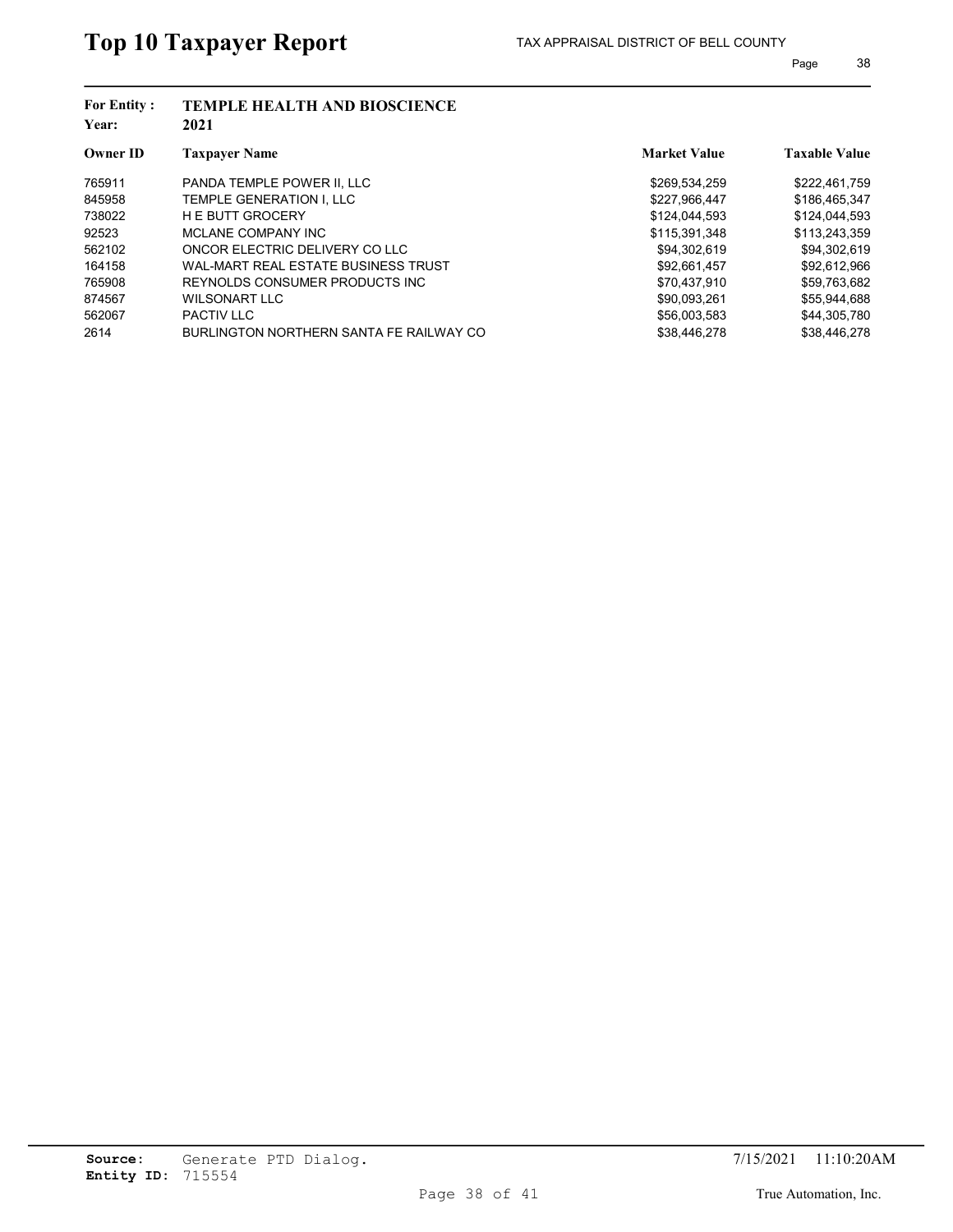| <b>For Entity:</b><br>Year: | <b>TEMPLE ISD</b><br>2021               |                     |                      |
|-----------------------------|-----------------------------------------|---------------------|----------------------|
| <b>Owner ID</b>             | <b>Taxpayer Name</b>                    | <b>Market Value</b> | <b>Taxable Value</b> |
| 765911                      | PANDA TEMPLE POWER II. LLC              | \$269,534,259       | \$222,461,759        |
| 845958                      | TEMPLE GENERATION I. LLC                | \$227,966,447       | \$186,465,347        |
| 738022                      | <b>HE BUTT GROCERY</b>                  | \$124,044,593       | \$124,044,593        |
| 92523                       | MCLANE COMPANY INC                      | \$115,391,348       | \$113,243,359        |
| 164158                      | WAL-MART REAL ESTATE BUSINESS TRUST     | \$92,661,457        | \$92,661,457         |
| 874567                      | WILSONART LLC                           | \$90,093,261        | \$89,077,050         |
| 562102                      | ONCOR ELECTRIC DELIVERY CO LLC          | \$73,194,036        | \$73,194,036         |
| 765908                      | REYNOLDS CONSUMER PRODUCTS INC.         | \$70.437.910        | \$68,182,488         |
| 562067                      | <b>PACTIV LLC</b>                       | \$56,003,583        | \$52,995,053         |
| 2614                        | BURLINGTON NORTHERN SANTA FE RAILWAY CO | \$41,905,883        | \$41,905,883         |
|                             |                                         |                     |                      |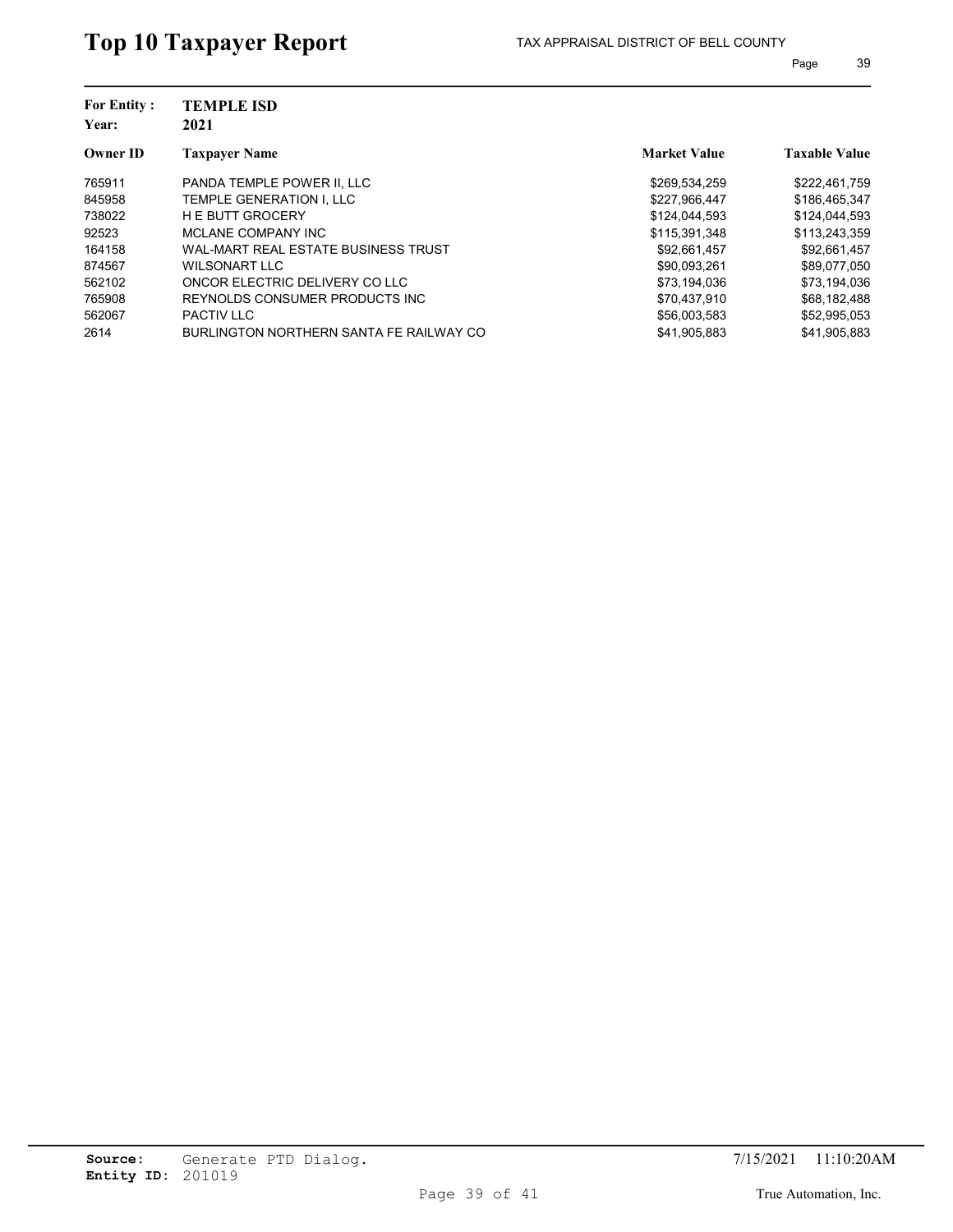| <b>TROY ISD</b><br>2021                 |                     |                      |
|-----------------------------------------|---------------------|----------------------|
| <b>Taxpayer Name</b>                    | <b>Market Value</b> | <b>Taxable Value</b> |
| CARGILL INCORPORATED                    | \$34,653,843        | \$34,607,817         |
| <b>TANGLEFOOT PROPERTIES LLC</b>        | \$32,163,412        | \$32,163,412         |
| ONCOR ELECTRIC DELIVERY CO LLC          | \$19,301,577        | \$19,301,577         |
| C & H DIE CASTING INC                   | \$9,876,444         | \$9,876,444          |
| MAGELLAN PIPELINE CO LP                 | \$9,854,719         | \$9,854,719          |
| UNION PACIFIC RAILROAD CO               | \$6,763,249         | \$6,763,249          |
| BURLINGTON NORTHERN SANTA FE RAILWAY CO | \$5,658,686         | \$5,658,686          |
| SAFEGUARD METAL BUILDINGS INC           | \$5.449.975         | \$5,449,975          |
| CAROTHERS PROPERTIES LTD                | \$4,649,414         | \$4,649,414          |
| LONGHORN INTERNATIONAL TRUCKS LTD       | \$3.316.937         | \$3.316.937          |
|                                         |                     |                      |